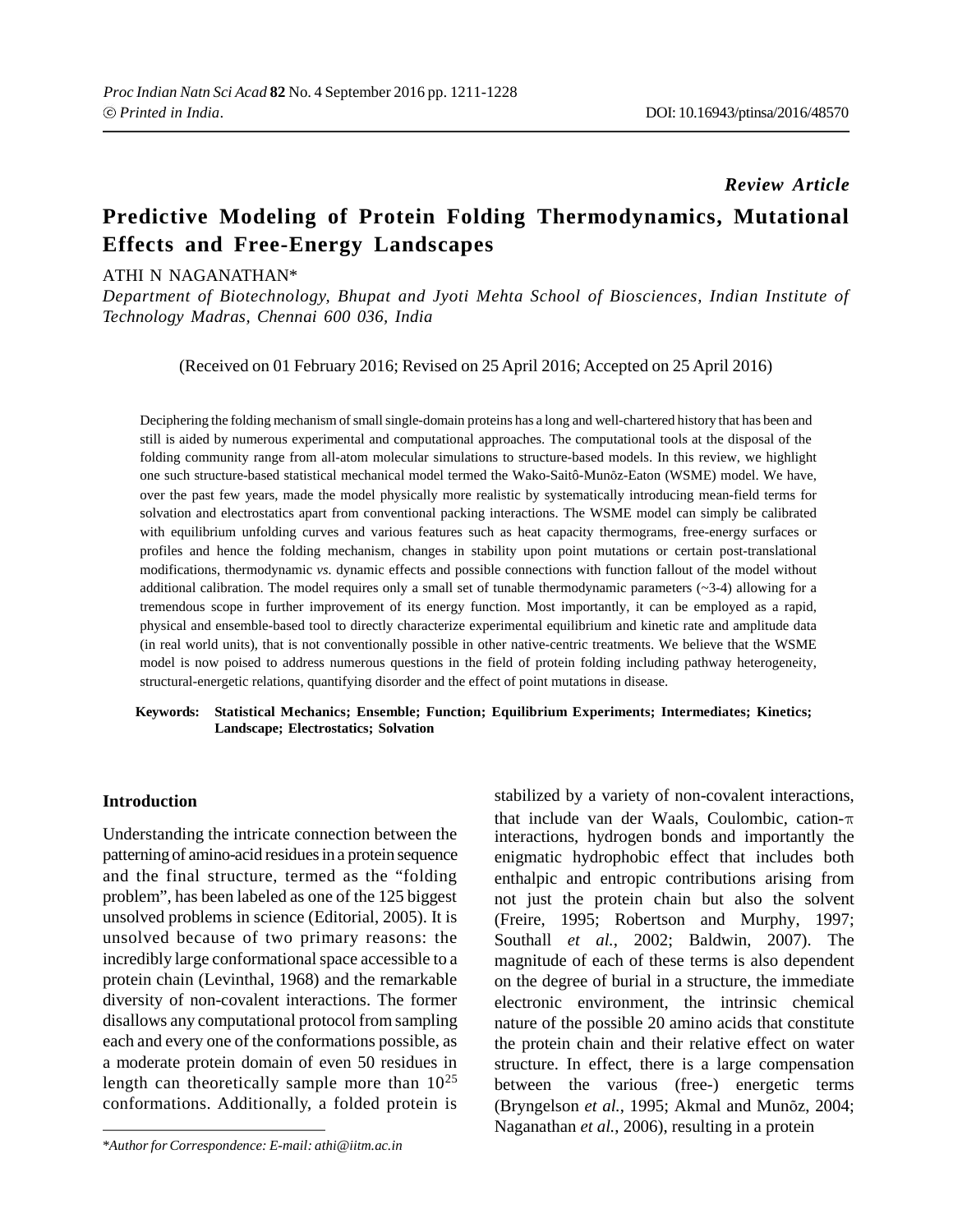stability of  $\sim$  5-40 kJ/mol at 298 K, that is equivalent to the strength of just a few hydrogen bonds! The sequence-folding-structure-function is now additionally confounded by the observation of a large number of disordered proteins in several proteomes (Uversky *et al.*, 2000; Uversky, 2013).

Despite this complexity, tremendous strides have been made in understanding folding mechanisms - the order of formation of secondary structures (Englander *et al.*, 2007), pathway heterogeneity (single or multiple folding paths?) (Udgaonkar, 2008), the presence or absence of intermediates (Baldwin, 2008) and the magnitude of thermodynamic barriers (Sanchez-Ruiz, 2011) - from the perspective of experiments. They include ensemble and single-molecule measurements (Moffitt *et al.*, 2008; Schuler and Hofmann, 2013), stopped-flow to laser temperature-jump (T-jump) experiments for monitoring millisecond or (sub-) microsecond kinetics (Jones *et al.*, 1993), Nuclear Magnetic Resonance (NMR) in isolation (Sekhar and Kay, 2013) or in combination with hydrogen-exchange (HX) mass spectrometry (Hu *et al.*, 2013), multispectroscopic-probe techniques (Garcia-Mira *et al.*, 2002; Ma and Gruebele, 2005), and fluorescence lifetime (Lakshmikanth *et al.*, 2001), multi-site Forster Resonance Energy Transfer (FRET) (Sinha and Udgaonkar, 2008), and infra-red (IR) based approaches (Vu *et al.*, 2004; Kubelka and Kubelka, 2014; Ma *et al.*, 2015).

The experiments are now routinely supplemented with additional evidence from molecular simulations that range from all-atom molecular dynamics simulations (MD) in explicit solvent (Vendruscolo, 2007; Best, 2012; Piana *et al.*, 2014) to advanced sampling protocols (Leone *et al.*, 2010; Doshi and Hamelberg, 2015; Perez *et al.*, 2016). The complexity observed in experiments and simulations is in fact predicted by theoretical treatments. Numerous groups have independently contributed to the understanding of the basic physics of the folding process through lattice-, off-lattice simulations and analytical models (Bryngelson *et al.*, 1995; Lumry *et al.*, 1966; Taketomi *et al.*, 1975; Freire and Biltonen, 1978; Wako and Saito, 1978; Ikegami, 1981; Finkelstein and Shakhnovich, 1989; Thirumalai, 1995; Abkevich *et al.*, 1995; Socci *et al.*, 1996; Hilser and Freire, 1996; Onuchic *et al.*, 1997; Dill and Chan, 1997; Munõz and Eaton, 1999; Mirny and Shakhnovich, 2001; Ghosh

*et al.*, 2007; Naganathan *et al.*, 2007; Hyeon and Thirumalai, 2011; Chan *et al.*, 2011). The general consensus is that the amino acid sequence pattern not only defines the final three-dimensional structure, but also allows for a distribution of folding mechanisms, intermediate populations, stabilities and barrier heights.

Given the complexity and variety in available experimental protein folding data, and the timeintensive nature and limited sampling afforded in allatom simulations, the focus has also been on alternate methods. Particularly, coarse-grained (CG) simulations that reduce the number of degrees of freedom associated with a protein chain have had tremendous successes in capturing the basic physics of the folding process (Hyeon and Thirumalai, 2011; Chan *et al.*, 2011; Brooks, 1998; Clementi *et al.*, 2003). A majority of CG models rely on Go-like energetics, i.e. they assume that only those interactions present in the native state of a protein (available from the PDB file) contribute the most to the folding mechanism (Taketomi *et al.*, 1975). This is in tune with the expectations from the energy landscape theory of protein folding that postulates that most non-native interactions (i.e. those that are not observed in the native PDB file) have been weeded out through millions of years of Natural Selection, thus effectively smoothening the folding landscape to result in minimal frustration (Bryngelson *et al.*, 1995). Strong evidence to this comes indirectly from work on designed proteins that show complex unfolding behavior compared to the natural proteins (Walters *et al.*, 2007; Sadqi *et al.*, 2009) and all-atom MD simulations that explicitly demonstrate the absence of productive nonnative interactions during folding (Best *et al.*, 2013).

The CG simulations have numerous advantages over the conventional MD protocols notable among them being: (a) simulations converge faster, (b) allows for enhanced conformational sampling due to the smooth folding landscape, (c) a variety of energetic functions can be incorporated with minimal effort and (d) only a small subset of parameters is required  $(\sim 10$ them being: (a) simulations converge raster, (b) allows<br>for enhanced conformational sampling due to the<br>smooth folding landscape, (c) a variety of energetic<br>functions can be incorporated with minimal effort and<br>(d) only a 100 parameters. However, the intrinsically rapid and tunable nature of these models comes with a disadvantage: a careful calibration needs to be performed on the energy terms for a better and quantitative understanding of experimental outputs. In this review, we approach this problem through the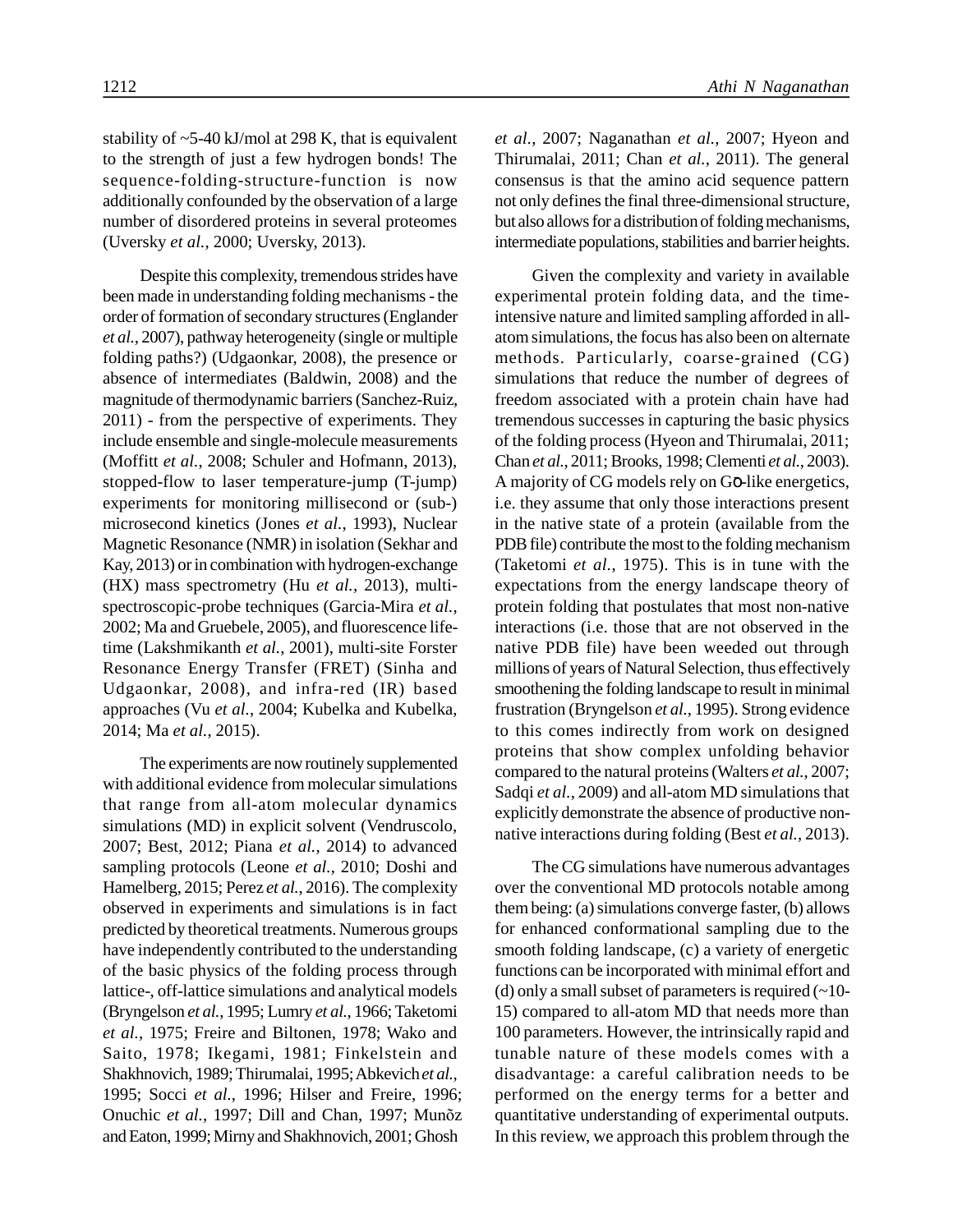eyes of a simple yet physical statistical mechanical and coarse-grained structure-based model called the Wako-Saitô-Munõz-Eaton (WSME) model (Wako and Saito, 1978; Munõz and Eaton, 1999; Henry and Eaton, 2004). We have, over the last few years, supplemented the basic model with additional energetic terms that has made it highly predictive compared to the original versions. We discuss below the brief history of the model, the various energetic terms, the advantages afforded by this treatment with specific examples and directions for future improvements.

#### **Wako-Saitô-Munõz-Eaton (WSME) Model**

## *Defining the Ensemble and a Brief History of the Model*

The basic idea behind the native-centric WSME model was developed independently by Wako and Saitô (Wako and Saito, 1978), and later by MuQ}z and Eaton (Mu Q  $\}$ z and Eaton, 1999). It accounts for the statistical nature of the folding process by constructing an ensemble with pre-defined rules that determines the nature of microstates that can be populated. Since the folded state is well defined, a binary variable*1* is allotted to conformations that sample native-like regions (folded-like conformations) of the Ramachandran map (Ramachandran *et al.*, 1963) while a binary variable of*0* is employed to represent all other possible non-native dihedral angles or the residue unfolded status. In effect, for a*N*-residue protein this translates to*2 <sup>N</sup>* possible conformations or microstates. In their original work, Wako and Saitô (Wako and Saito, 1978) make an additional approximation that for any two residues to interact all the intervening residues should also be folded. This specific approximation enables the calculation of the total partition function *Z* over all the  $2^N$  states, *Frequendal* as binary variable *I* is<br> *Frequendal* as binary variable *I* is<br> *Herry ad-like conformations) of the groups had<br>
<i>Frequendal* and *Frequendal* and *Frequendal* and *Frequendal* and *Frequendal* and *Freque ing the Ensemble and a Brief History of the*<br> *z* is the protein length<br> *z*<br> *z* whistic dieabehind the native-centric WSME model<br>
subset of conformation. The partities<br>
whistic of conformations<br>  $\alpha$  and Sizito, 1978),

$$
Z = \sum_{i} w_{i} = \sum_{i} e^{\left(-\Delta F_{i} / RT\right)}
$$

where  $\Delta F_i$  and  $w_i$  are intrinsic free energy and statistical weight of the state *i*, by a simple transfermatrix formalism that involves multiplying N N-by-N matrices for a N-residue protein. Each matrix accounts for the interactions of that particular residue with all other residues following it. The free energy includes contributions from both the energetics (from specific interactions) and conformational entropy (see below).

While this work was lost to time, Munõz and Eaton developed a similar binary approach but limited their ensemble to specific collection of microstates defined solely by all possible single island of *1*s (single sequence approximation; SSA), all possible two noninteracting islands of *1*s separated by *0*s (double sequence approximation; DSA) and so on (Munõz and Eaton, 1999). This reduced the conformational space tremendously and the number of microstates for each of the approximations can be written 1213<br>
time, Munõz and<br>
proach but limited<br>
on of microstates<br>
sland of Is (single<br>
possible two non-<br>
d by Os (double<br>
nd so on (Munõz<br>
ne conformational<br>
er of microstates<br>
can be written<br>  $\left(\frac{N+1}{2m}\right)$  where N<br>
s the 1213<br>time, Munõz and<br>proach but limited<br>on of microstates<br>sland of *Is* (single<br>possible two non-<br>d by *Os* (double<br>nd so on (Munõz<br>e conformational<br>er of microstates<br>can be written<br> $\left(\frac{N+1}{2m}\right)$  where *N*<br>s the sequen

emplying the binomial coefficient 
$$
\left(\frac{N+1}{2m}\right)
$$
 where N

is the protein length and *m* is the sequence approximation. The partition function for this specific subset of conformations is then calculated algorithmically.

is exampled into the same show that detection the lamon behind that appropriate the same show that the same show that the same show that the same show that the same show that the same show that the same show that the same The original work of Wako and Saitô came to light in the publication of Bruscolini and Pelizzola who proposed an alternate transfer-matrix strategy to calculate the total partition function (Bruscolini and Pelizzola, 2002). At about the same time, Henry and Eaton developed an iterative method for the same (Henry and Eaton, 2004). Effectively, three different groups have proposed three different approaches for the calculation of the total partition function highlighting the interest in the folding community to exploit this simple binary approach to the folding problem. An important point to note here is that, in the WSME model, the ensemble is pre-defined while one generates the ensemble as a function of time in all other explicit chain representations. This allows for a rapid prediction of various experimental observables, providing a significant advantage over all other methods that are generally extremely time intensive. For example, it just takes less than a minute to calculate the temperature-dependent partition function for a, say, 50 residue protein. Various partial partition functions can also be generated by the derivative methodology proposed by Wako-Saitô (Wako and Saito, 1978) or, by employing symbolic operations (for example, in MATLAB).

#### **Entropic Penalty and Energetics**

An important parameter in the WSME model is the entropic penalty that refers to the cost of fixing a residue in the native conformation. In other words,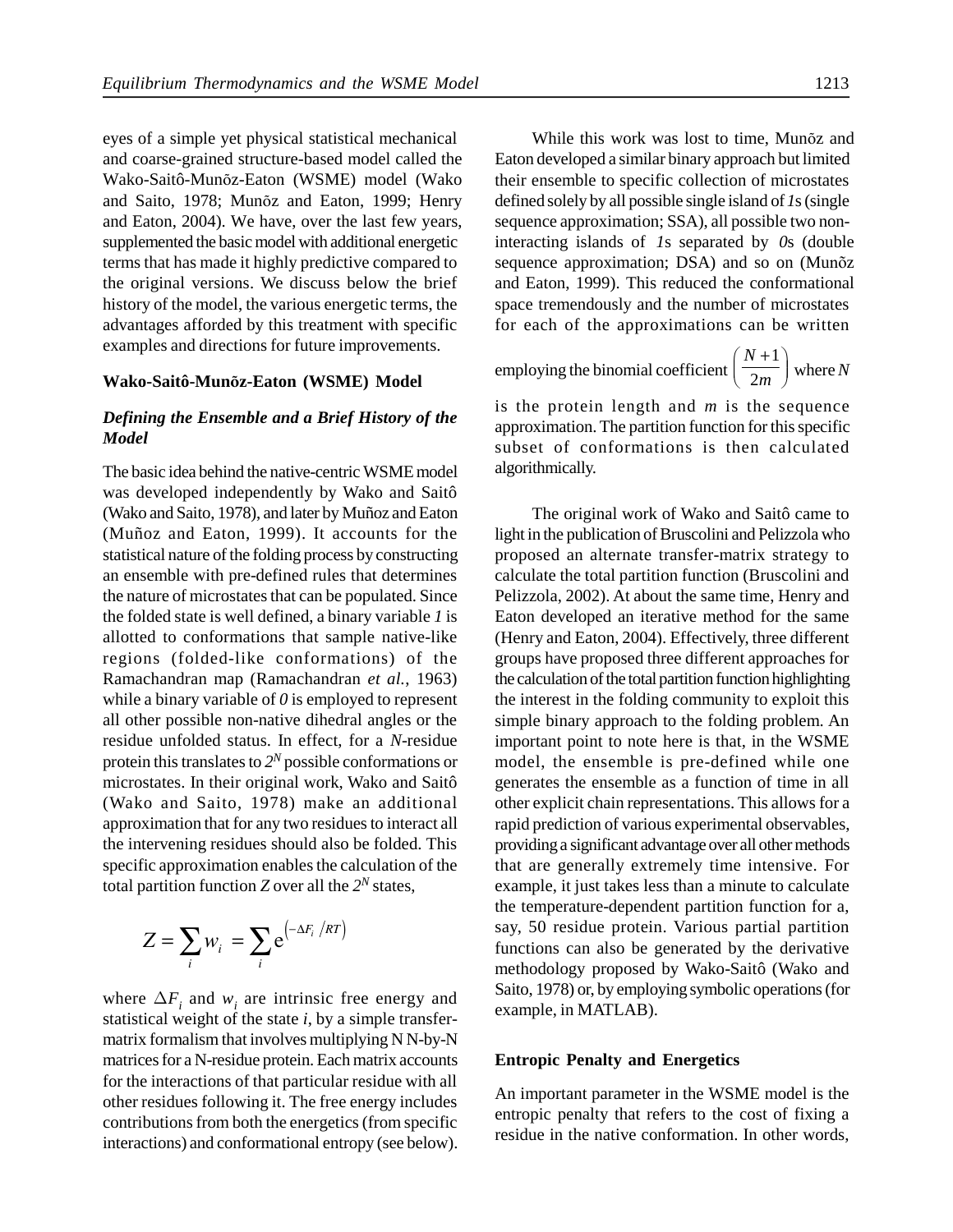since the number of unfolded-like (*U*) conformations for a residue outnumber the folded-like conformations  $(F)$ , i.e.,  $\Omega_F/\Omega_U$  <<1, the model invokes an entropic exp penalty  $\Delta S$ <sub>conf</sub> defined as:

$$
S_F - S_U = \Delta S_{conf} = R \ln \left( \Omega_F / \Omega_U \right)
$$

where  $\Omega$  represents the density of microstates and R is the universal gas constant. Size-scaling studies of two-state thermodynamic parameters reveal that the entropic penalty should be  $\sim$ -16.5 J mol<sup>-1</sup> K<sup>-1</sup> per residue (Robertson and Murphy, 1997). Though this estimate is an average over different residue types in several proteins, it is in agreement with independent measures from statistical analysis of Ramachandran maps (Munõz and Serrano, 1994), microcalorimetry measurements (Daquino *et al.*, 1996) and all-atom molecular dynamics simulations (Baxa *et al.*, 2014). The magnitude of the entropic penalty estimated from the WSME model analysis of experimental data should therefore be within the range predicted by the various methods above. Many of the works that employ the WSME model do reveal similar numbers for the entropic penalty attesting to the physical reasonableness of the model (Naganathan, 2012). **stable and the matter of stable<br>stable and the stabilitation of stabilitation of stabilitation of stabilitation of stabilitation of stabilitation of stabilitation of stabilitation of the stabilitation of the stabilitatio** 

Terms other than the entropic penalty can be grouped under the broad umbrella of 'stabilization energetics' ( $\Delta G^{stab}$ ). In this regard, it is important to note that the WSME model is structure-based or Golike and non-native interactions are not taken into consideration.The free energy of each microstate with a folded structure between residues *m* and *n* can be represented as

$$
\Delta F = \sum \Delta G_{m,n}^{stab} - T \sum_{m}^{n} \Delta S_{conf} \qquad \text{WSME}_{Seq}
$$

WSME model has traditionally employed only van der Waals (vdW) interactions for its energetics  $(E_{vdW})$ . These interactions are obtained from the PDB file by constructing a spherical shell of a specific radius (usually  $4-6$  Å) around a particular atom, counting its interaction partners and grouping them into a residueresidue interaction matrix (contact-map). Each interaction is then assigned a vdW interaction energy, , that can either be a single mean-field number or weighted according to the number of interactions.

Additional considerations on the number of nearest neighbor residues to include or exclude can be exploited to eliminate spurious interactions that could arise purely from chain connectivity.

## **Towards a More Physically Reasonable Energetic Description in the WSME Model**

**Example 10** Athi N Naganathan<br> **F** in uniber of unfolded-like (*D*) conformations<br> **F** is existent to the folded-like conformations<br> **F**  $\exp\{2\lambda_{\text{cov}}\}$   $\leq$   $\ln_2\{\mathbf{X}_1\}$ , the model invokes an entropic<br>  $\exp\{2\lambda_{$ Since the original work of Munõz and Eaton, the WSME model with microstates from up to DSA (i.e. SSA + DSA) has been extensively employed to characterize the folding of the villin headpiece domain. In many of the recent works of Eaton and coworkers, a modified WSME model is employed in which they additionally account for the statistical weights of microstates with interactions between islands of *1*s if they 'see' each other in the native structure. This model has been successful in reproducing several experimental variables and in predicting multiple folding pathways in Villin, in close agreement with all-atom MD simulations (Godoy-Ruiz *et al.*, 2008; Kubelka *et al.*, 2008; Henry *et al.*, 2013).

> Despite these successes, the basic energetics of the model where only vdW interactions are considered is not physically accurate. For example, one of the fundamental features of protein thermodynamics is the observation of cold denaturation that is thought to arise primarily from the positive heat capacity change upon unfolding (Baldwin, 2007). While the origins of the positive heat capacity change is debatable (Cooper, 1976; Munõz and Sanchez-Ruiz, 2004; Cooper, 2010), the fact that it is universally observed in protein systems suggests that any model that attempts to reproduce unfolding thermodynamics should also capture this phenomenon. However, the basic WSME model does not reproduce cold denaturation.

> Second, the surface of a protein is highly diverse with a specific pattern of charged residues. These charged residues aid in better protein solubility, ligand/ co-factor binding and folding. Many protein active sites are inherently frustrated due to strong electrostatic repulsion between like-charged groups. This energetic frustration though undesired at the level of thermodynamic stability is however functionally critical. It has been shown through multiple independent approaches that there is a delicate balance between folding speed/stability and functional requirements (Shea *et al.*, 2000; Ferreiro *et al.*, 2007;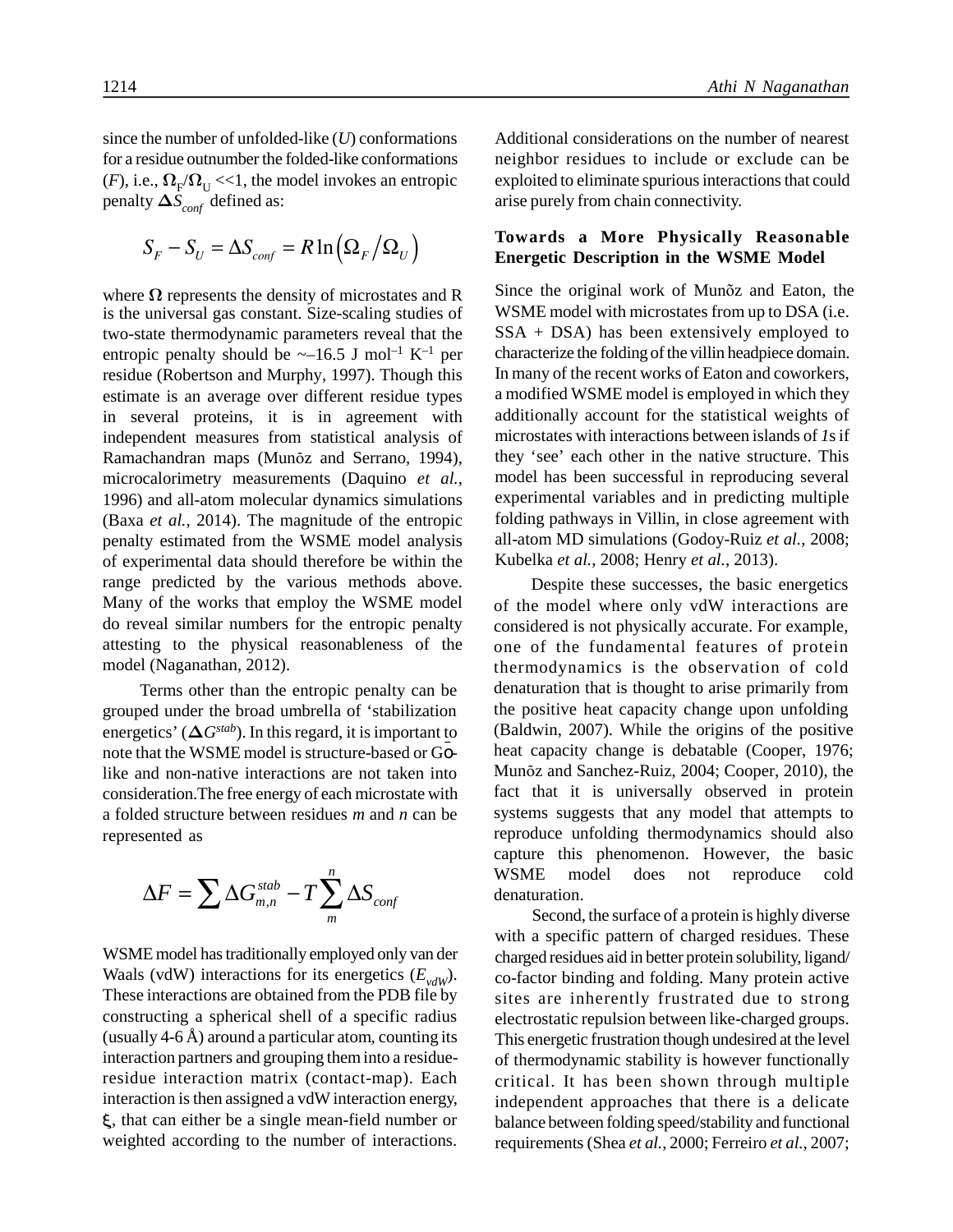Levy *et al.*, 2007; Ferreiro *et al.*, 2011; Gosavi, 2013; Ferreiro *et al.*, 2014). For example, a spatially close cluster of negatively charged residues coordinate the binding to  $Ca^{2+}/Mg^{2+}/Zn^{2+}$  ions, while a similar spatial cluster of positively charged residues determine the binding strength to the negatively charged DNA backbone. From the viewpoint of Go-potentials (including the basic WSME model), such repulsive interactions would still be considered attractive and aiding in folding, while in reality their effect is the completely opposite.

## **Introducing Solvation and Electrostatic Effects into the WSME Model**

The question then is how can these basic terms be introduced into the WSME model without compromising on the number of thermodynamic parameters. The ability to rapidly calculate the total partition function *Z*, allows for a simple approach to parameterize the model through quantitatively reproducing equilibrium experimental observables even on proteins as large as 200 residues. This is particularly possible when the data is available from (DSC) that is also termed as the heat capacity profile  $(C_p)$ . The advantage of a heat capacity profile over other experimental observations is multi-fold: a) it reports on the global unfolding thermodynamics and not local changes in structure, b) subtle structural changes in the folded or unfolded states can have strong effects in the pre- and post-transition DSC baselines, respectively, and that are generally invisible in other macroscopic experiments like CD or fluorescence, c)  $\Delta C_p$  and hence the temperature of cold denaturation can be directly estimated by quantitatively analyzing the heat capacity profile, and d) importantly, no assumptions (in terms of the signals) need to be made when calculating the DSC profile from the WSME model (or any statistical model, for that matter) as it can be directly obtained from the energetic fluctuations or from the derivative of the partition function as follows

$$
C_p = 2RT \left( \frac{d \ln Z}{dT} \right) + RT^2 \left( \frac{d^2 \ln Z}{dT^2} \right)
$$

In this regard, the structurally similar proteins

hen egg-white lysozyme (HEWL) and bovine lactalbumin (BLA) serve as critical systems to evaluate the performance of coarse-grained models. They possess near-identical structures in terms of the positions of the C<sub> $\alpha$ </sub>-atoms (C<sub> $\alpha$ </sub> RMSD ~1.5 Å), but exhibit widely different melting temperatures of 320 K and 351 K, respectively (Halskau *et al.*, 2008). The corresponding heat capacity profiles display dramatic differences in their broadness indicating that it does not arise from the temperature dependence of the unfolding enthalpy. A quantification of the sharpness of the heat capacity profile based on the variable barrier model (Munõz and Sanchez-Ruiz, 2004) revealed a large difference in thermodynamic barriers (~33 kJ/mol). It has been shown that this difference arises from the specific functionally critical distribution of charged residues on the protein surface (Halskau *et al.*, 2008). 1215<br>
1215<br>
1215<br>
1215<br>
1216<br>
1216<br>
1216<br>
1216<br>
1216<br>
1216<br>
1216<br>
1216<br>
1216<br>
1216<br>
1216<br>
1216<br>
1216<br>
1216<br>
1216<br>
1216<br>
1216<br>
1216<br>
1216<br>
1216<br>
1216<br>
1216<br>
1216<br>
1216<br>
1216<br>
1216<br>
1216<br>
1216<br>
1216<br>
1216<br>
1216<br>
1218<br>
1216<br>

differential scanning calorimetry measurements interaction energy term  $(\vec{E}_{elec})$  of the WSME The availability of the heat capacity profile of both proteins in absolute units enabled a direct parameterization of the functional form of the heat capacity term  $(\Delta G_{solv})$  and the magnitude of the effective dielectric constant ( $\varepsilon_{\text{eff}}$ ) in the electrostatic Interaction of the heat capacity profile of<br>both proteins in absolute units enabled a direct<br>parameterization of the functional form of the heat<br>capacity term  $(\Delta G_{solv})$  and the magnitude of the<br>effective dielectric consta model.For the former, the solvation free energy  $\Delta G$ <sub>stab</sub> is assumed to scale with the number of intra-molecular interactions within that microstate  $(x_{cont})$  with the proportionality constant being the heat capacity change upon forming a native contact ( $\Delta C_p^{cont}$ ). Thus, the functional form of solvation free energy, according to the fundamental dependencies of enthalpy and entropy on temperature, is EVERENT and the it does not arise to the information disting that it discuss<br>display dramatic differences in their broadness<br>indicating that it does not arise from the permetrance dependence of the unfolding enthalpy.<br>A

$$
\Delta G_{_{solv}} = \mathop x \nolimits_{cont}^{m,n} \Delta C_{_P}^{cont} \Big[ \big(T - T_{_{ref}}\big) {-} T \ln \big(T\big/T_{_{ref}}\big) \Big]
$$

where  $T_{ref}$  is the reference temperature and is set to the convergence temperature of 385 K (Robertson and Murphy, 1997). It is important to note that this approach in introducing solvation (Naganathan, 2012) is similar to two previous works that relied on estimating the accessible surface areas (ASAs) for various microstates from either the SSA-based approach (Garcia-Mira *et al.*, 2002) or the exact solution (Bruscolini and Naganathan, 2011). However, such methods are intrinsically cumbersome due to the additional approximations introduced in calculating ASAs and their reliance on the empirical parameters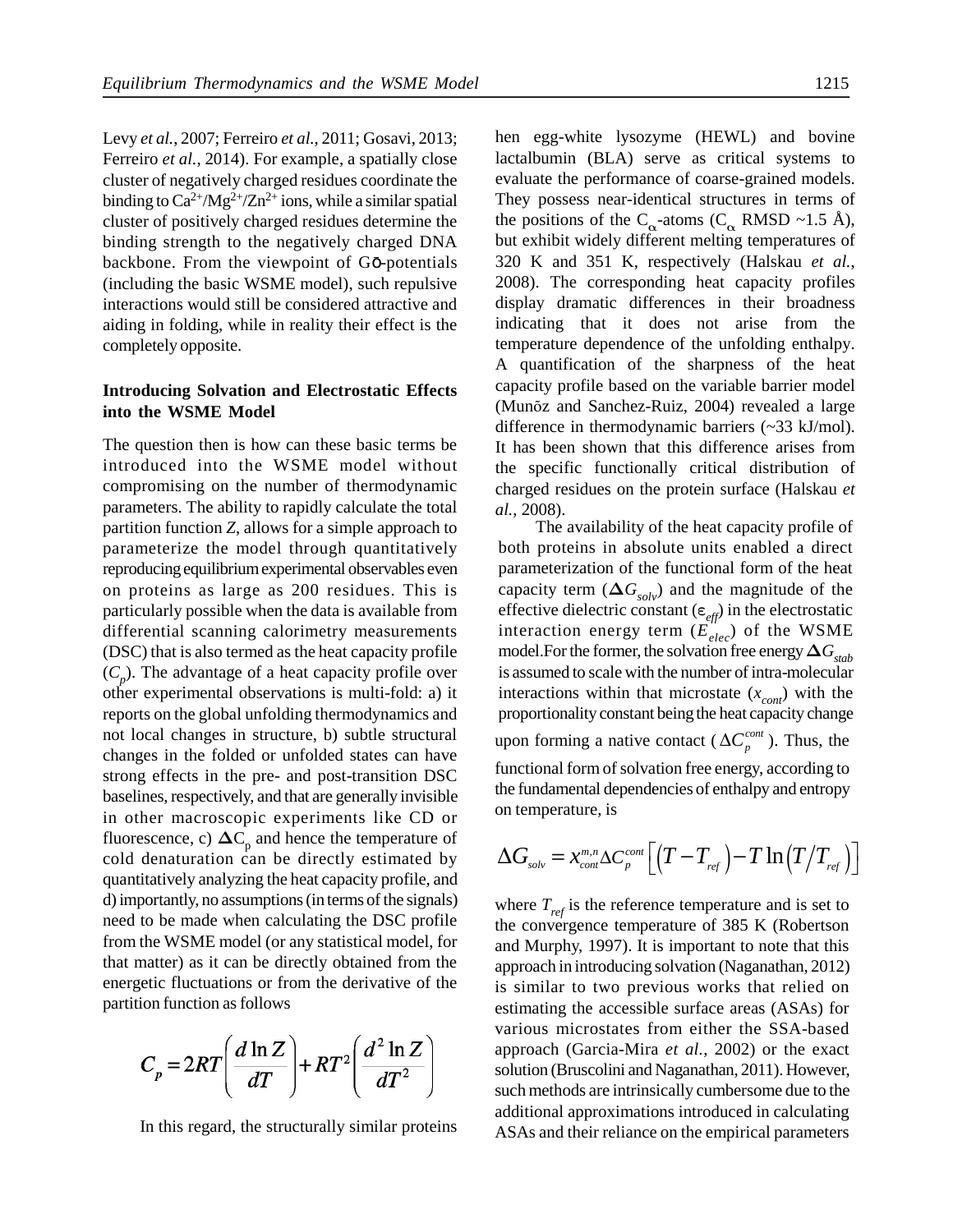of Freire and coworkers that relate the polar and apolar ASAs to the heat capacity change (Gomez *et al.*, 1995).

For electrostatics, a Debye-Hückel (DH)<br>
Examples in the property of the position is employed to account for interactions<br>
Even charged residues. This automatically includes<br>
Subseting the *C* and temperature *(T)* depend approximation is employed to account for interactions between charged residues. This automatically includes 1995).<br>
For electrostatics, a Debye-Hückel (DH)<br>
approximation is employed to account for interactions<br>
between charged residues. This automatically includes<br>
ionic-strength (*I*) and temperature (*T*) dependence in<br>
its its energy function apart from an effective dielectric *electrostatics, a Debye-Hückel (DH)*<br> *electrostatics, a Debye-Hückel (DH)*<br> *i* relectrostatics, a Debye-Hückel (DH)<br> *ination* is employed to account for interactions<br>
charged residues. This automatically includes<br>
ren

$$
E_{elec} = \sum_{m,n} K_{\text{Coulomb}} \frac{q_i q_j}{\varepsilon_{\text{eff}} r_{ij}} \exp\left(-r_{ij} \kappa\right)
$$

where  $K_{Coulomb}$  is the Coulomb constant (1389 kJ.Å/ mol),  $q_i$  is the charge on the atom *i*,  $r_{ij}$  is the distance between charged atoms of residues*i* and  $j$  and  $1/\kappa$  is the Debye screening length. The energetics of the new model now includes a van der Waals interactions term  $(E_{vdW})$ , solvation free energy term  $(\Delta G_{stab})$  and an electrostatic term (*Eelec*).

$$
\Delta G_{\scriptscriptstyle m,n}^{\scriptscriptstyle stab} = E_{\scriptscriptstyle vdW} + E_{\scriptscriptstyle elec} + \Delta G_{\scriptscriptstyle sc}
$$

thus making it more realistic (Naganathan, 2012) compared to the older versions that relied solely on vdW interactions. The solvation term, in particular, introduces small temperature dependence in the stabilization free energy that is sufficient enough to capture cold denaturation (see below).

The heat capacity profiles of HEWL and apo-BLA were reproduced following an iterative and a well-constrained approach employing identical thermodynamic parameters. This resulted in an effective dielectric constant of 29 and a heat capacity change per contact of  $-0.23$  J mol<sup>-1</sup> K<sup>-1</sup>. It is important to note the difference in their thermodynamic behaviors from the perspective of the model originates purely from the contact-map and hence from the distribution of charged residues. The model was also able to capture the large differences in thermodynamic barriers resulting in values of  $\sim$ 37 kJ/mol and ~13 kJ/mol at midpoint temperatures of HEWL and BLA, respectively (Fig. 1B). This magnitude is in accordance with independent estimates from the variable barrier model analysis of the heat capacity profiles (Halskau *et al.*, 2008). Moreover, the predicted structure of the intermediate states



**respectively. (A) Experimental DSC profiles (circles), fit to HEWL (blue line) and predictions of apo-BLA heat capacity profile for the different magnitudes of the effective dielectric constant** *eff* **(red). (B) Free energy profiles in kJ mol–1 under iso-stability conditions as a function of the fraction of structured residues. Adapted with permission from(Naganathan, 2012). Copyright 2012, American Chemical Society**

(Naganathan, 2012) is consistent with experimental observations (Halskau *et al.*, 2005).

The approach proposed above to characterize thermograms does not predict *a priori* the heat capacity change upon unfolding given a structure, but provides a simple and systematic avenue to quantify them in terms of fundamental parameters, given a particular experimental data. Therefore, the actual magnitude of is expected to vary from protein to protein, depending primarily on the degree of hydrophobic packing and experimental solvent conditions. The functional form, however, should be robust enough to be applicable to multiple proteins. In Fig. 2. we show the power of this approach in the characterization of two structurally similar alphahelical proteins, LacR and CytR; the former is well folded in the absence of DNA (Felitsky and Record, 2003) and the latter is intrinsically disordered under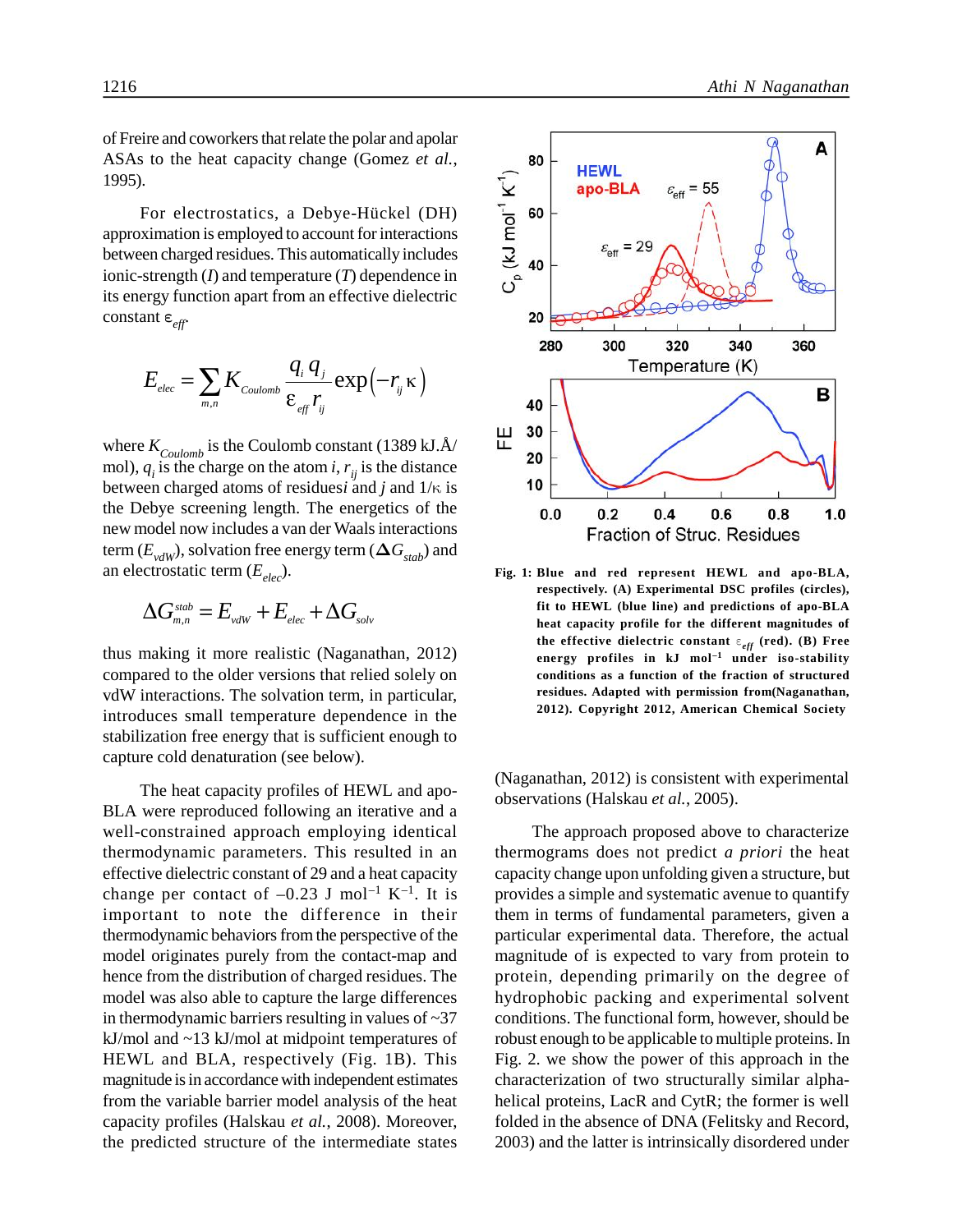the same condition (Moody *et al.*, 2011). We performed an analysis similar to that of HEWL/BLA homologous pair; the unfolding curve of LacR was exactly reproduced using the WSME model with solvation and electrostatics to obtain the fundamental parameters together with the folded and unfolded baselines. Once this is fixed, the contact-map and the charge-distributions of LacR was substituted with that of the folded CytR (obtained in the presence of DNA). The conformational behavior of CytR was predicted to be disordered in good agreement with experimental observations (Fig. 2A) (Naganathan and Orozco, 2013). In parallel, the phenomenon of cold denaturation can be captured and the predicted *<sup>T</sup><sup>c</sup>* (cold denaturation midpoint) of ~253 K compares well with the ~245 K estimated from a two-state analysis of the LacR unfolding curve (Felitsky and Record, 2003). To our knowledge, this is the first time cold



**(A) far-UV CD monitored unfolding curves as function of temperature and in the absence of DNA reported in mean residue ellipticity units (MRE/1000).** *F* **and** *U* **stand for the folded and unfolded baselines, respectively, obtained by exactly fitting the unfolding curve of LacR to the WSME model. Adapted with permission from(Naganathan and Orozco, 2013). Copyright 2013, American Chemical Society. (B) Predicted folded state population with the roll-over signifying cold-denaturation**

denaturation is captured from the perspective of an ensemble-based model. It is important to note that conventional coarse-grained treatments are not capable of the same (Naganathan, 2013).

## *Role of Electrostatics in Protein Folding Thermodynamics*

One interesting observation is the magnitude of the effective dielectric constant ( $\varepsilon_{\text{eff}}$ ) that is predicted to be 29 in close association with experiments (Naganathan, 2012). This estimate is at odds with the dielectric constant of ~78.5 that is conventionally used to quantify the strength of two interacting charges in water. Protein charged residues, on the other hand, 'see' each other across the protein surface or chain that cannot be treated as a continuum of polarizable water molecules; in other words, apart from the charged/polar atoms, a significant fraction of the protein's surface is composed of weakly polarizable hydrogen and carbon atoms from methylene and methyl groups of side chains. Additionally, the motion of atoms linked to each other through the protein chain is restricted, thus limiting their response to local changes in the electric field. This dynamical effect is expected to further reduce the dielectric constant. These considerations suggest that the magnitude of the effective dielectric constant required to quantify charge-charge interactions on the protein surface should be lower than 78.5 and higher than ~4 which is generally employed for hydrophobic protein interior, as originally predicted by Warshel and co-workers (Vicatos *et al.*, 2009). Interestingly, Alexov and coworkers reported dielectric constants of 20-30 for charged residues on the protein surface employing a smooth Gaussian-based dielectric function (Li *et al.*, 2013). A correlation of 0.9 and above is also generally observed between the per-residue electrostatic interaction energy calculated by the Debye-Hückel approximation (with  $\varepsilon_{eff}$  = 29) and the more computationally intensive Tanford-Kirkwood (TK) algorithm (Tanford and Kirkwood, 1957; Ibarra-Molero *et al.*, 1999) for several proteins (see below), further validating the effective dielectric constant estimate of 29.

#### *Point Mutations*

How reliable is the  $\epsilon_{\text{eff}}$  value of 29 in the context of folding thermodynamics? To explore this, we compiled a database of 138 single- and multiple-point mutations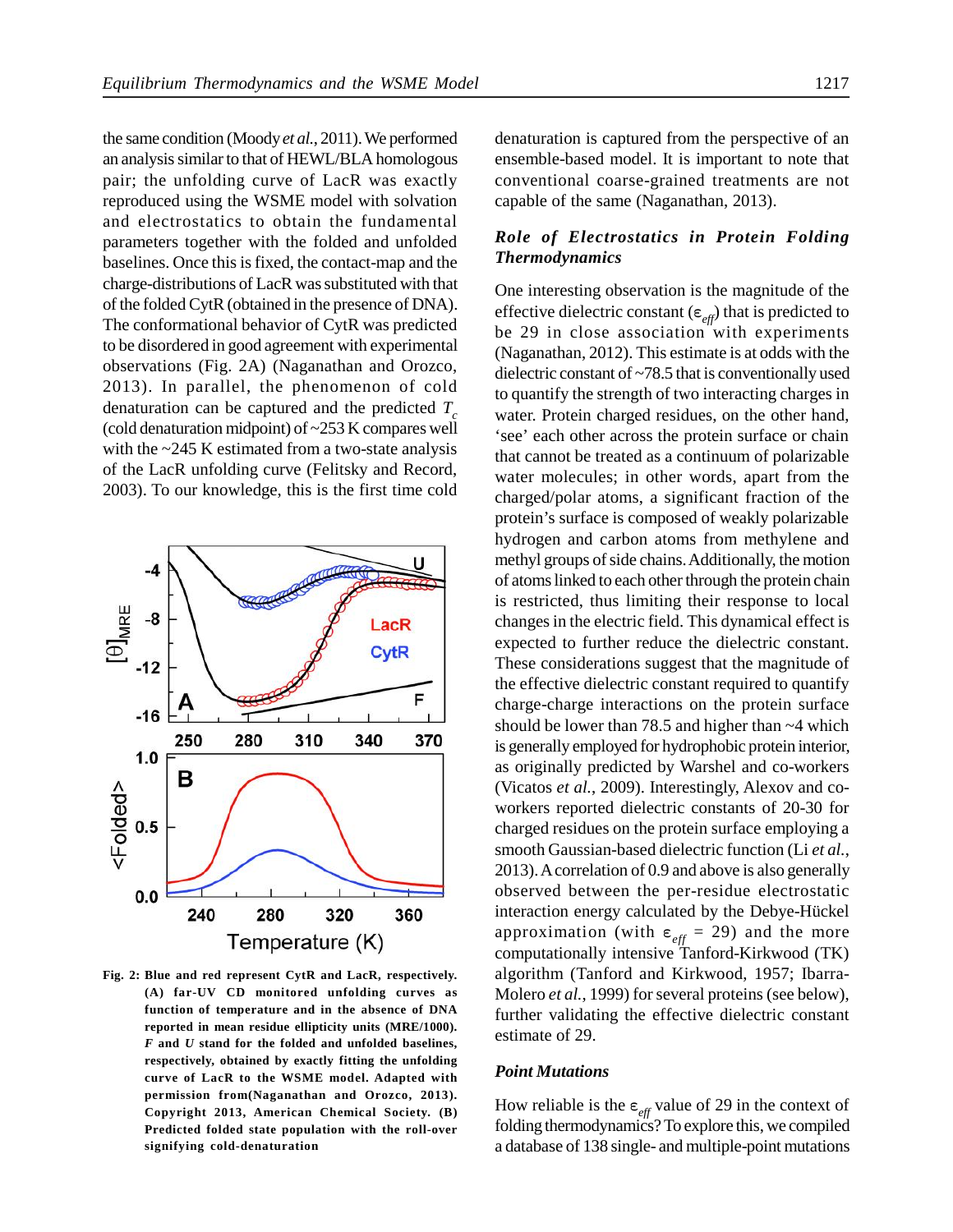involving charged residues (charge reversal, addition or deletion) from 16 different proteins and enzymes and whose thermal unfolding curves are also available (Naganathan, 2013). We reproduced the thermal denaturation midpoint (*T<sup>m</sup>* ) of each of the wild-type (Naganathan, 2013). We reproduced the thermal<br>denaturation midpoint  $(T_m)$  of each of the wild-type<br>proteins exactly using the WSME model with<br>electrostatics and solvation by modulating a single<br>thermodynamic parameter, th electrostatics and solvation by modulating a single thermodynamic parameter, the strength of van der Waals interactions  $(\xi)$ . Experimental mutations were simply introduced through PyMol (The PyMOL Molecular Graphics System) and the resulting structure was employed to predict the melting curves of the mutant proteins using identical parameters as the WT. The charged status of ionic residues was at pH 7.0 while H is additionally charged at pH 5.0.

chosen according to the pH: D, E, K and R are charged<br>at pH 7.0 while H is additionally charged at pH 5.0.<br>We obtained a reasonable correlation of 0.65<br>between experiments and prediction with a slope of<br>0.59 (against an e We obtained a reasonable correlation of 0.65 between experiments and prediction with a slope of 0.59 (against an expected value of 1) and a near zerointercept of –0.45 K (Fig. 3A). The correlation increases to 0.71 and the slope to 0.73 upon eliminating just 5% of the mutants with maximum deviation from the expected 1:1 correlation line. Importantly, the overall success rate (fraction of true positives) is 81% and increases to 90% when considering multiple-point mutations.This suggests that the model captures the changes in stability induced by even point mutations of charged residues very well (Naganathan, 2013). However, the correlation is not very high simply because of the fact that point mutations in secondary structural elements also modulate the intrinsic secondary structure propensity, which is not taken into consideration in this mean-field approach.

#### **Mesophilic-Thermophilic Protein Pairs**

The corollary to the above observation is that multiple point mutations or changes in stabilities of homologues arising specific charge-charge interactions should be captured well by the model as large changes in sequence is expected to average out the conformational entropic effects. In this regard, it is well known that proteins from thermophiles exhibit a higher thermodynamic stability than their mesophilic cousins due to a larger network of charge-charge interactions (Kumar *et al.*, 2000). If this is true, one expects the model to perform very well in reproducing the differences in  $T_m$ s between mesophile-thermophile protein pairs. To check for this, we compiled a



**stability of mutations involving charged residues. Filled and open circles represent single and multiple mutations and the dashed line is the 1:1 correlation line. Mutants in the shaded quadrants are false positives. (B) Predicted versus experimental changes** in the melting temperature  $(T_{m}^{\prime})$  of thermophilic **proteins employing the respective mesophilic proteins' thermodynamic behavior as reference. The pairs are CspB (1, 2), L30e (3), Hpr (4), RNase H (5), Cyt C (6) and Che Y (7). Adapted with permission from(Naganathan, 2013). Copyright 2013, American Chemical Society. (C) Predicted changes in stability employing the fully phosphorylated WT 4E-BP2 protein (pT20pT29, blue) as reference. Singly phosphorylated pT29, pT20 and non-phosphorylated variants are shown in green, magenta and red, respectively. The dashed line represents the experimental temperature. Adapted from (Gopi** *et al.***, 2015), with permission from the PCCP Owner Societies**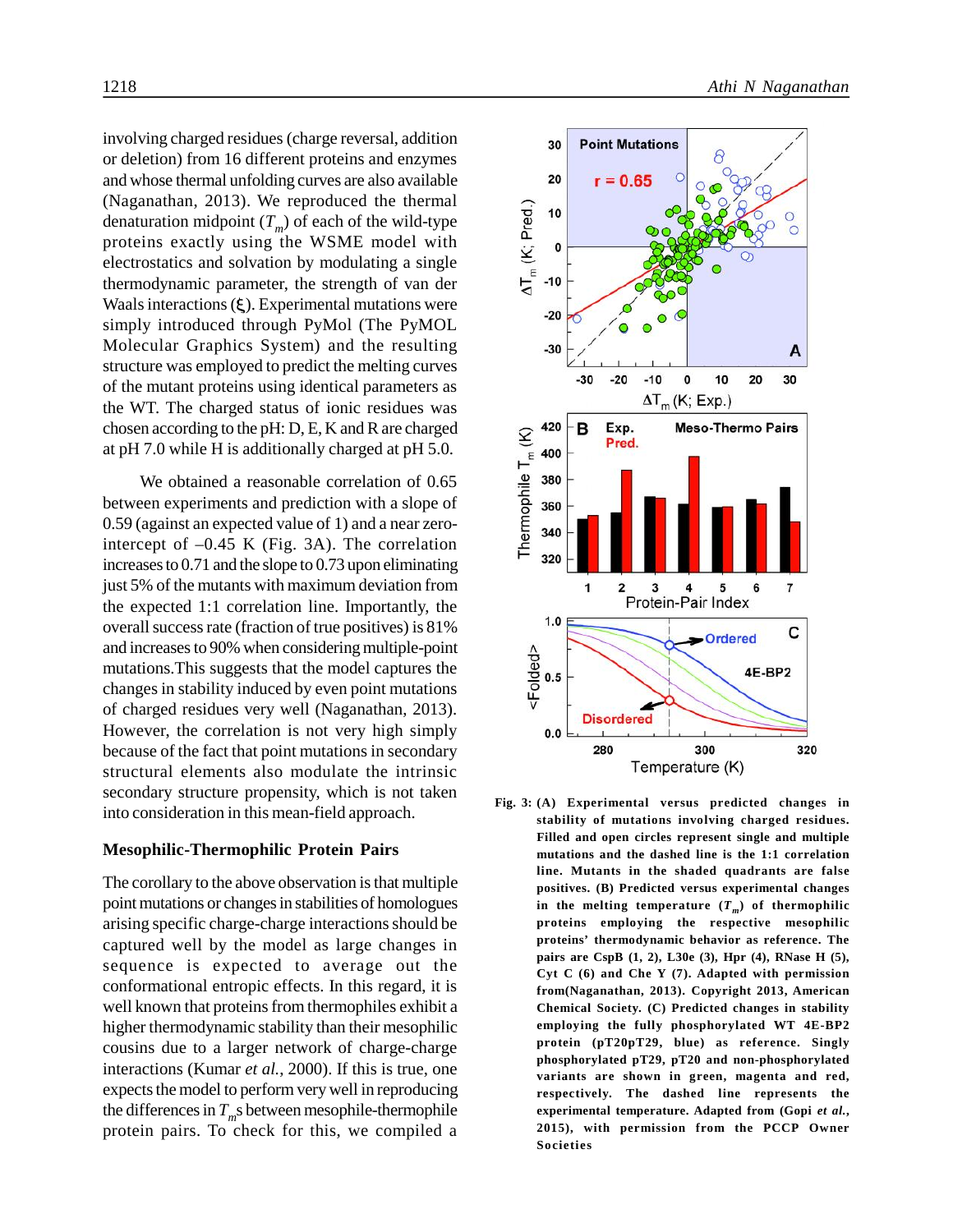database of 7 mesophile-thermophile protein pairs, whose melting temperatures are available under identical experimental conditions. We followed a similar procedure to that outlined for Fig. 3A: adjust  $\xi$ to reproduce the mesophilic proteins'  $T_m$  and then app predict the stability of the corresponding thermophilic variant using identical parameters.We obtained a remarkable agreement between the experimental and predicted melting temperatures of the thermophilic proteins (Fig. 3B) with the latter consistently exhibiting a higher *T<sup>m</sup>* in all cases (Naganathan, 2013).

## **Modeling PTMs Involving Changes in Charge Status**

The WSME model with electrostatics is applicable not just to simple point mutations but even posttranslational modifications (PTMs) like methylation, phosphorylation *etc.* that change the charge-status of residues. A recent extreme example is the phosphorylation of the mammalian protein 4E-BP2 involved in translation initiation. 4E-BP2 is disordered and functional in the absence of phosphorylation, while step-wise phosphorylation at two specific threonine residues (T20 and T29) increases the thermodynamic stability in a graded manner that simultaneously abrogates binding (Bah *et al.*, 2015). To understand this behavior, we used an approach similar to before while assigning a charge of -2 for the phoshoryl groups at pH 7.0. Since experimental unfolding curves are not available, it was assumed that the doubly phosphorylated form (pT20pT29) exhibits at least 80% folded population at the experimental temperature of 293 K. With this unfolding curve as a reference (blue in Fig. 3C), we systematically removed the phosphoryl groups and simulated the unfolding curves in each case while employing identical parameters for all variants. We identified a trend with the variant pT29 exhibiting a folded population of  $\sim 67\%$ , pT20  $\sim 46\%$ and finally, the non-phosphorylated variant ~26%, in tune with experimental observations. The work also highlights how the phosphorylation status affects not just the folding thermodynamics, but also the nature of intermediate states populated during folding and in its equilibrium ensemble (Gopi *et al.*, 2015).

## **A Rapid Method for Identifying Stabilizing Mutations**

The analyses detailed until now involved the characterization of known WT-mutant or mesophile-

thermophile protein pairs. However, an important requirement is to identify mutations that can specifically enhance protein stabilities and that can be exploited in industrial or pharmaceutical applications. To do so, we have developed a simple and highly parallelizable methodology in which the charges on the native structure are randomly shuffled and the net electrostatic interaction energy calculated in each case using the Debye-Hückel model with an effective dielectric constant of 29 (Naganathan, 2013). The charge shuffling procedure includes charge neutralization or charge reversal on existing charged residues and addition of charges on large polar side chains (Q and N). The calculations are not computationally demanding as up to  $10<sup>5</sup>$  4-point substitutions can be performed in just over 40 seconds on a 2.8 GHz Intel Core i7 processor. The chargecharge interaction energies are ranked and the best performing mutants' structures can be generated with PyMol. The corresponding unfolding curves can then be generated in a matter of seconds with the mutant structures and the WT parameters. The advantage of this approach over conventional procedures is multifold: (a) we employ a small parameter set to characterize the WT and hence no extra parameters are needed for predicting the mutant behavior, (b) highly parallelizable, (c) output is provided in the experimentally accessible scale of melting temperatures, which is not provided in any other atomistic- or coarse-grained approaches know to us, and (d) ensemble nature of folding is taken into consideration with  $2^N$  microstates. While most procedures employ just the native state or a small collection of structures to predict mutational effects (Guerois *et al.*, 2002; Yin *et al.*, 2007; Gribenko *et al.*, 2009).

#### **Capturing Ionic-Strength Effects**

An advantage of the DH-approximation employed in the WSME model is that the effect of changes in solution ionic strength on thermodynamic stabilities of proteins can be directly predicted without additional assumptions. It should be noted that the DHapproximation is applicable only in the low ionicstrength regime (<200 mM) and as an avenue to model ion-shielding effects. It does not account for effects of ions on water structure (chaotropic/kosmotropic effects) or the non-trivial outcomes of ion-binding to either the folded, unfolded or partially structured states.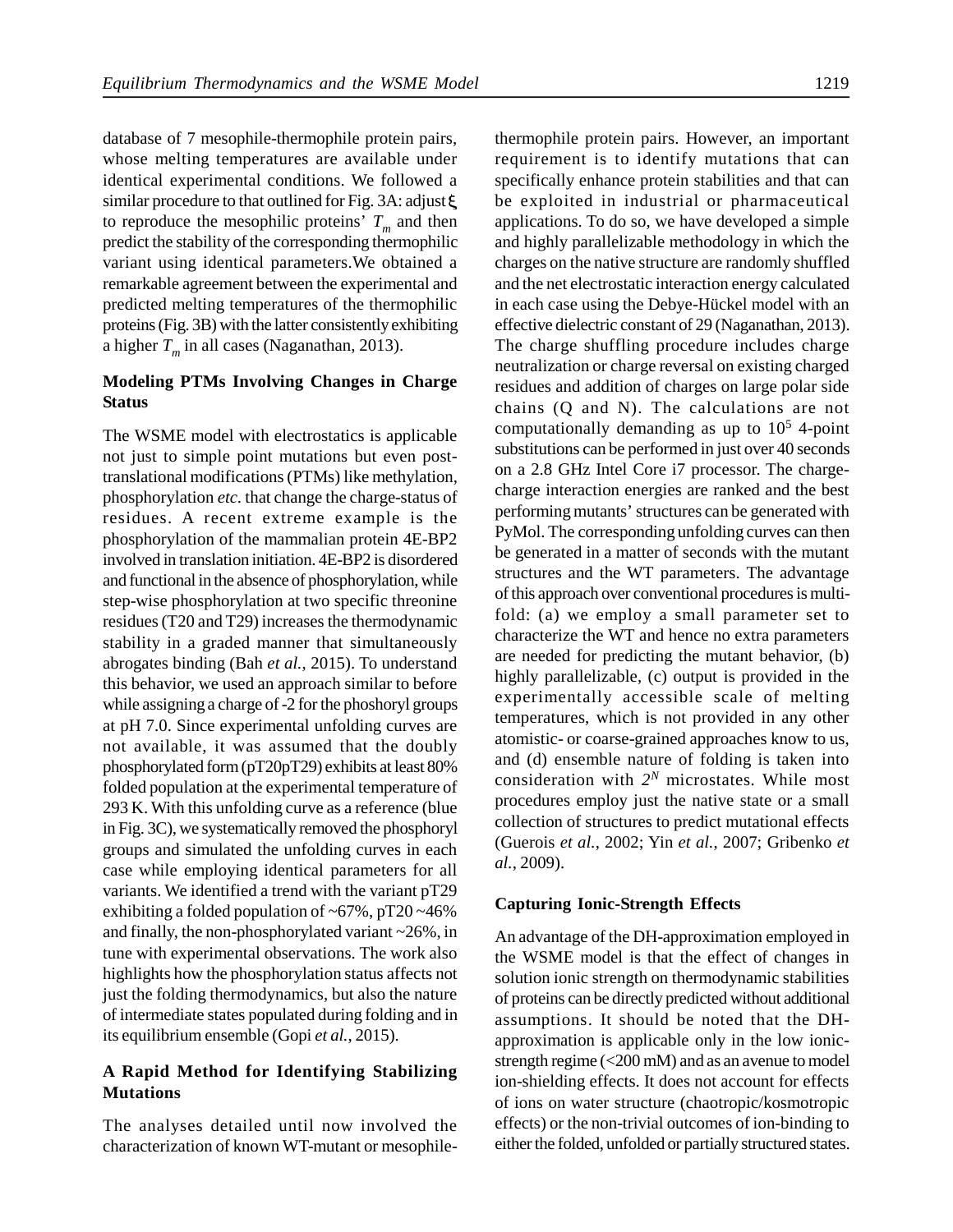The folding thermodynamics of Fyn-SH3<br>nts an interesting case in this regard. While most<br>domains are super-stable  $(T_m>373 \text{ K at pH } 7.0)$ ,<br>SH3 uniquely displays reduced stability under the<br>conditions (de Los Rios and Plaxco, presents an interesting case in this regard. While most SH3 domains are super-stable  $(T_m > 373$  K at pH 7.0), Fyn-SH3 uniquely displays reduced stability under the same conditions (de Los Rios and Plaxco, 2005). It has been shown before that this feature arises from a unique spatially close distribution of negatively charged residues on the protein surface that is functionally critical. In fact, simple thermodynamic measurements have shown that the stability change in Fyn-SH3 can be well approximated by the DH electrostatics (de<br>
Los Rios and Plaxco, 2005). Since the latest version<br>
of the WSME modelexplicitly accounts for DH<br>
effects, we test its performance by systematically<br>
increasing the ioni Los Rios and Plaxco, 2005). Since the latest version Los Rios and Plaxco, 2005). Since the latest version<br>of the WSME modelexplicitly accounts for DH  $\leftarrow$  340 effects, we test its performance by systematically increasing the ionic strength value (*I*). We find a continuous increase in the  $T_m$  of Fyn-SH3 until ~0.5  $\qquad \qquad \Box$ M beyond which it plateaus out (Fig. 4A). A good correlation is accordingly observed between the experimental chemical midpoint  $(C_m)$  and  $T_m$  with the same plateauing effect observed only for high salt concentrations (Fig. 4B). A related observation is the remarkably tunable behavior observed in the one-state downhill folding protein BBL (Garcia-Mira *et al.*, remarkably tunable behavior observed in the one-state<br>
downhill folding protein BBL (Garcia-Mira *et al.*,  $\overline{Q}$  0.6<br>
2002). BBL is completely unfolded under acidic and<br>
low ionic-strength conditions, but gradually att low ionic-strength conditions, but gradually attains structure upon increase in ionic strength of the medium  $V$ <br>(Desai *et al.* 2010) The model again captures this **0.2** (Desai *et al.*, 2010).The model again captures this observation (Fig. 4C) corroborating the experimental interpretation that screening of the destabilizing positive charges on the protein surface is the primary origin of this unique behavior.

## *Intermediate States in Protein Folding*

Charge-charge interactions have traditionally been seen as influencing merely the folding thermodynamics and manipulation of these interactions for stabilization of proteins and enzymes without loss of function has a long history (Loladze *et al.*, 1999; Sanchez-Ruiz and Makhatadze, 2001). However, the work of Halskau *et al.* on HEWL/BLA demonstrated that they have a wider role to play in determining the nature of partially structured states populated during folding and the effective thermodynamic barrier separating the unfolded and folded states (Halskau *et al.*, 2008). The WSME model with electrostatics and solvation is able to account for the experimentally observed differences in the HEWL/BLA family providing computational evidence for the same (Naganathan, 2012). There is a possibility that this could simply be an isolated



**(***T<sup>m</sup>* **) of Fyn-SH3 as a function of ionic strength. (B) Same as in panel A, but by directly comparing the experimental chemical midpoint (***C<sup>m</sup>* **) with the predicted thermal midpoint. The line highlights the good agreement between experiment and predictions until 0.5 M ionic strength. (C) Blue represents the unfolding curve of BBL at pH 3.0 and in the absence of salt. The folded population and stability of BBL increase continuously upon increasing the ionic strength from 0 to 1.2 M (red)**

observation. However, we have now established through intensive research over the past few years that electrostatic interactions can play a dominant role in determining the nature of intermediates populated during folding. For example, the protein Barstar has been shown to fold through multiple intermediate states through varied experimental techniques and from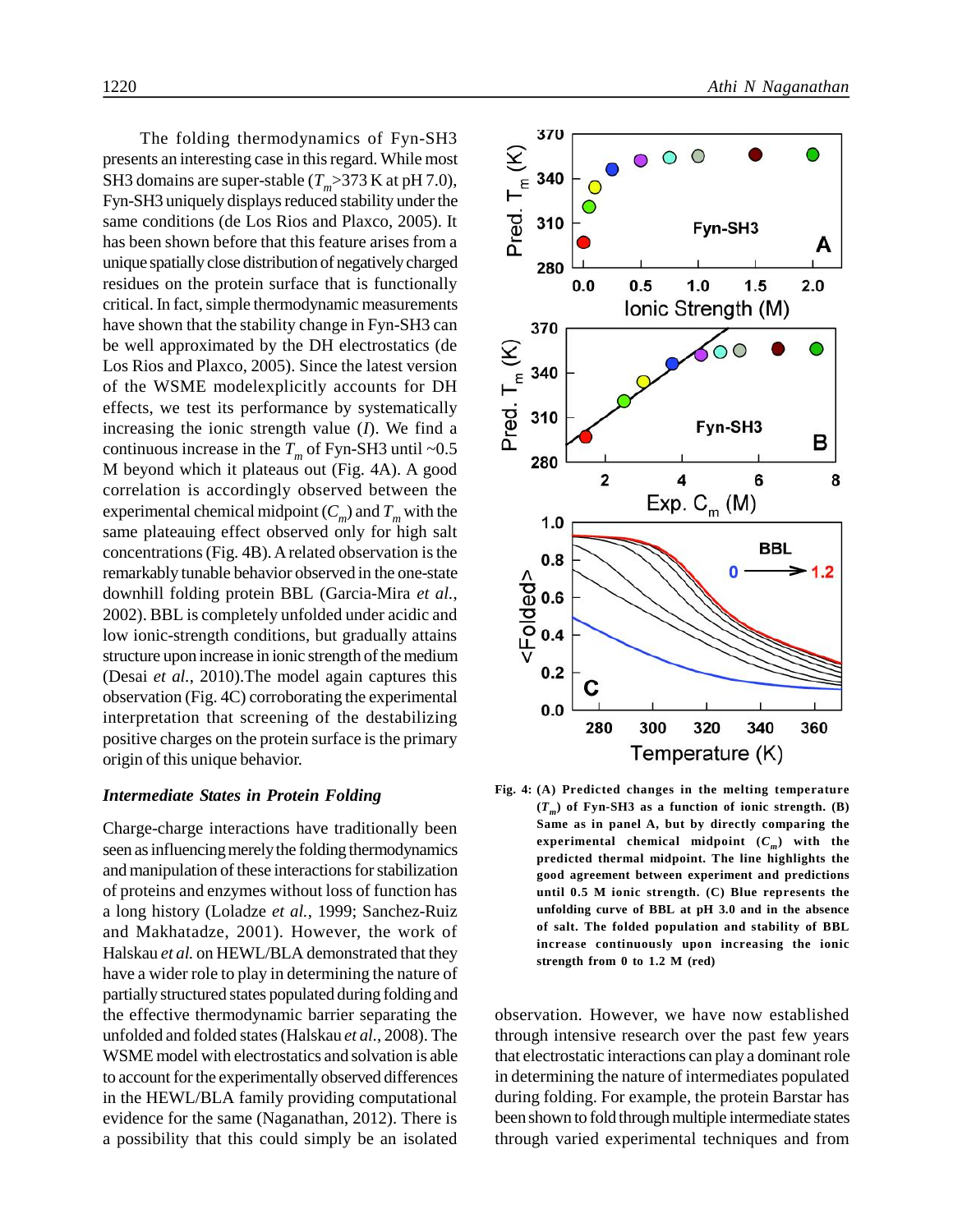more than two decades of work (Lakshmikanth *et al.*, 2001; Bhuyan and Udgaonkar, 1999; Sridevi and Udgaonkar, 2002; Sarkar *et al.*, 2013).There is however little computational evidence to the structural features of the intermediate states and most importantly, the underlying physico-chemical origin of the complex folding behavior.

We have recently addressed this issue through **B** a combination of electrostatic calculations, statistical mechanical modeling and all-atom MD simulations (Naganathan *et al.*, 2015). Briefly, Barstar is highly frustrated electrostatically primarily due to 4 residues D35, D39, E76 and E80, all of which are spatially close providing a large acidic surface that is critical for binding with Barnase (Fig. 5A, 5B). The WSME model with electrostatics is able to capture the changes in stability of Barstar upon mutations of these charged residues quite well highlighting the robustness of the calculation (Fig. 5C). The only outliers (mutants in the fourth quadrant) arise from non-trivial non-native interactions, which are not represented in the model. The effective one-dimensional free energy profile in the presence of electrostatic terms results in 2-3 intermediate states in agreement with experiments (blue in Fig. 5D). Interestingly, upon switching off the electrostatic term a near-perfect two-state-like free energy profile was obtained, convincingly demonstrating that the intermediates states arise from destabilizing electrostatic energetics (black in Fig. 5D). To identify the residues that contribute the most to the destabilization energetics, we generated the structure of all single point mutational variants of charged residues; there are 24 charged residues in Barstar, resulting in 48 charge reversal and deletion variants.A clear correlation between stabilizing interactions and population of intermediates was observed from which residues E76 and E80 were identified as critical for the population of intermediates, thus addressing one of the long-standing questions on the structural-thermodynamic origins of Barstar folding complexity (Naganathan *et al.*, 2015).

RNase H is another prototypical example of a protein folding through multiple intermediate states (Chamberlain *et al.*, 1996; Raschke *et al.*, 1999). Recent hydrogen-exchange combined with mass spectrometry (HX-MS) experiments indicate that the protein folds through a single dominant macroscopic pathway involving the condensation of specific



**Residue-wise charge-charge interaction energy as calculated from the Debye-Hückel (DH) approximation employed in the WSME model (magenta) or from the Tanford-Kirkwood (TK) algorithm (green). The shaded areas represent the secondary structure elements of Barstar. (B) Electrostatic potential energy surface highlighting the large negative potential on the Barnase-binding face of Barstar. Helices H2 and H4 are highlighted. (C) Experimental versus predicted changes in chemical midpoints. Blue represents the WT and the dashed line is the 1:1 correlation line. (D) Free energy profiles of Barstar in the presence and absence of electrostatics in its energy function (blue and black, respectively). The free energy profiles of E76Q and E76K are shown in green and red, respectively. (Inset) Equilibrium unfolding curves following the same color code.Adapted with permission from(Naganathan** *et al.***, 2015). Copyright 2015, American Chemical Society**

secondary structure elements (foldons) (Hu *et al.*, 2013). To test this, we calibrated the energetic terms of the WSME model with electrostatics by simultaneously reproducing the thermal and chemical denaturation profiles of RNase H (Narayan and Naganathan, 2014). Once calibrated, the various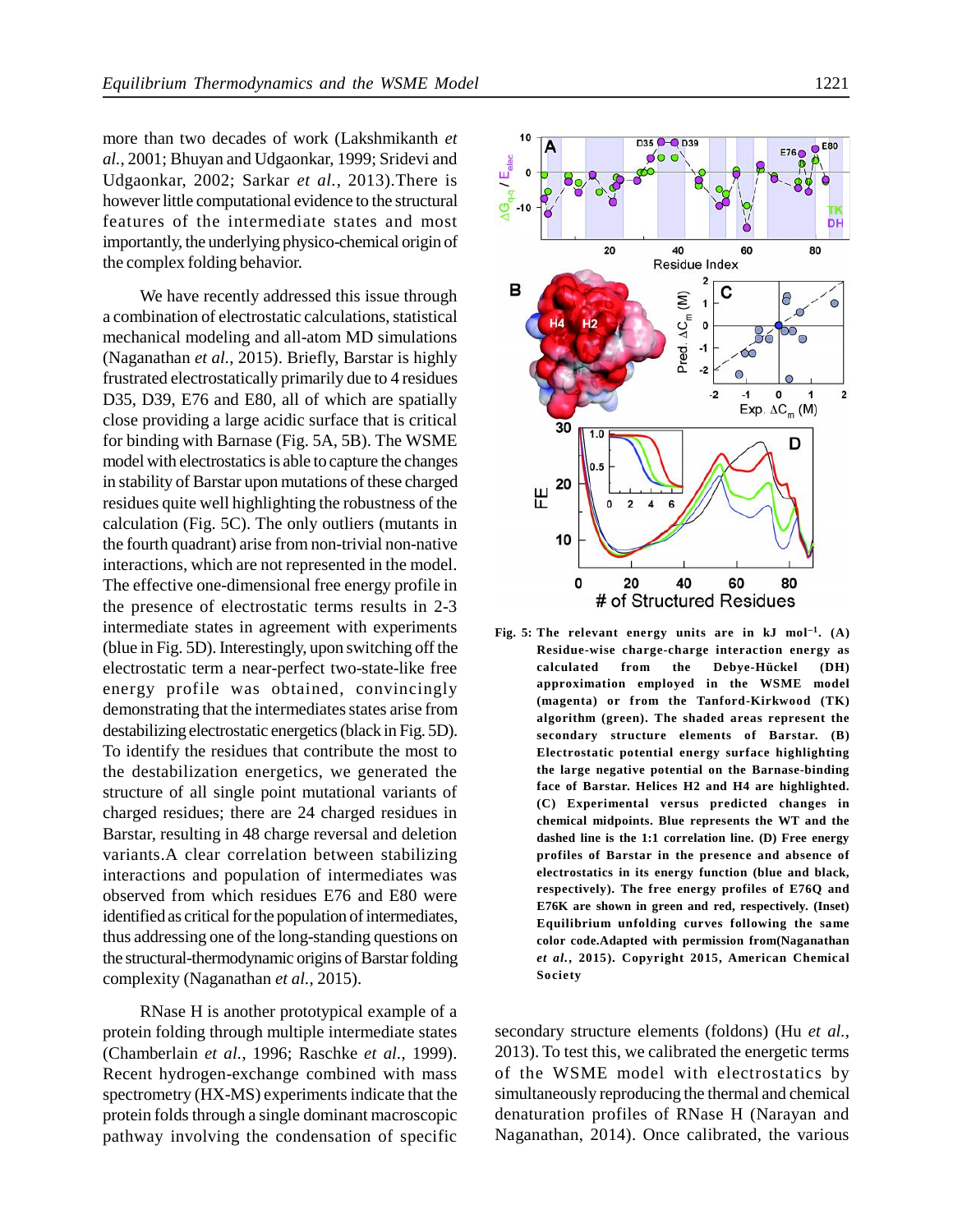experimental observations directly fall out of the predictive model without additional parameterization. The presence of intermediates can be directly inferred<br>from the one-dimensional free energy profiles that<br>indicate at least three on-pathway partially structured<br>states  $(I_1, I_2$  and  $N^*$ ; Fig. 6A). Since the intermediat from the one-dimensional free energy profiles that indicate at least three on-pathway partially structured states  $(I_1, I_2$  and N<sup>\*</sup>; Fig. 6A). Since the intermediate states are high in free energy, they are only minimally populated in equilibrium thermal/chemical denaturation experiments (Fig. 6B), highlighting the fact that the observation of sigmoidal unfolding curves is no evidence for two-state folding.

Though specific intermediates are observed in<br>
D free-energy profiles of RNase H, the free<br>
gies of  $I_1$ ,  $I_2$  and  $N^*$  are the effective averages<br>
the statistical weights of millions of microstates.<br>
a representation the 1D free-energy profiles of RNase H, the free energies of  $I_1$ ,  $I_2$  and  $N^*$  are the effective averages over the statistical weights of millions of microstates. Such a representation does not address the issue of pathway complexity – a single dominant macroscopic pathway? - or the structural features of the intermediates. To do so, we constructed the so-called single sequence approximation (SSA) landscape (Garcia-Mira *et al.*, 2002). In this approach, the statistical weights of only those microstates that have a single-stretch of folded residues (i.e. two or more<br>islands of Is separated by 0s is not allowed) are<br>calculated, using identical parameters as the exact-<br>solution. The advantage of this approach is that it<br>reduces the islands of *1*s separated by *0*s is not allowed) are calculated, using identical parameters as the exactsolution. The advantage of this approach is that it reduces the conformational complexity from  $2^N$  to  $\alpha$  $N^*$  ( $N+1/2$ , while allowing for a simple way to visualize them. Figure 6C plots the projected free energy of the SSA microstates on to two coordinates *m* and *n* in a spectral color-coding scale (low and high free energies correspond to blue and red, respectively), where, *m* is the starting residue and *n* is the number of structured residues. For example, the coordinate (42, 79) corresponds to the intermediate  $I_2$  with 79 residues structured from and including 42, and, whose structure can be directly obtained from the PDB file. Importantly, most of the landscape is disallowed (red) with a single valley of blue starting from the unfolded state through  $I_1$ , to  $I_2$  and then finally through two alternate paths to the native state. The path corresponding to the dashed line from  $I_2$  to N is not observed experimentally and this is possibly because of the slightly higher free energy associated with this transition  $({\sim}10 \text{ kJ mol}^{-1})$ . In effect, this representation provides strong computational evidence for the sequential folding mechanism in RNase H from the perspective of an ensemble-based model (Narayan and Naganathan, 2014).



**H at 0 M (blue), 3.8 M (green) and 6 M (red) urea, respectively. (B) Changes in populations of different macroscopic states as a function of urea. The** populations of  $\mathbf{I}_1$  and  $\mathbf{I}_2$  have been multiplied by a **factor of 3 for visual clarity. (C) The SSA landscape as a function of the coordinates, the starting residue (m) and the number of structured residues (n), at 298 K and 0 M urea concentration. A spectral color-coding is employed going from low to high free energy (blue to red). The arrows highlight the only possible path for a protein molecule to fold. The dashed line represents an alternate pathway that is not observed in experiments. Adapted with permission from (Narayan and Naganathan, 2014). Copyright 2014, American Chemical Society**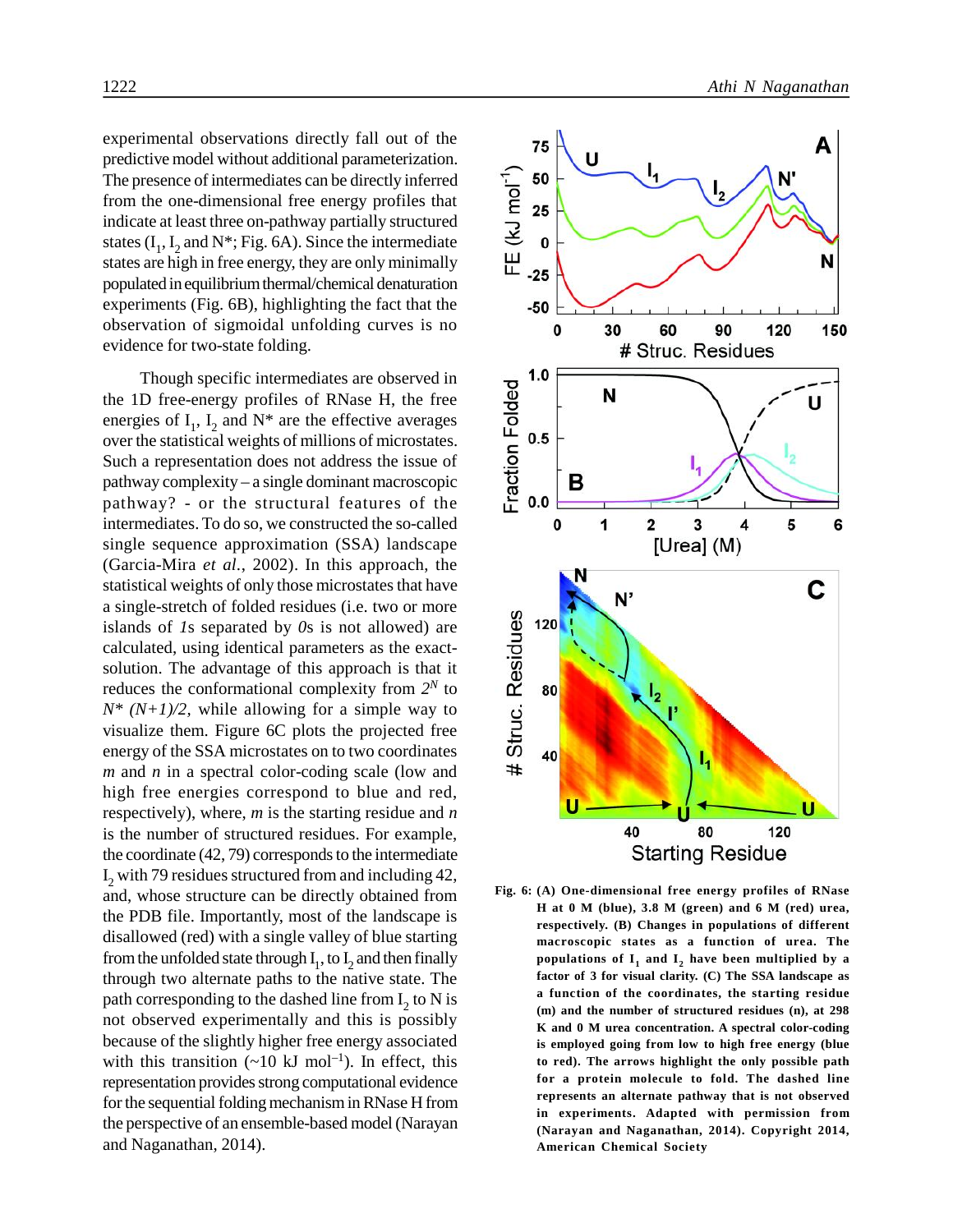#### **Discussion**

The WSME model can be rapidly parameterized employing real experimental data (heat capacity profiles, unfolding curves, HX data, NMR-derived population of states), thus allowing for a physically reasonable energy function. The latest version of the WSME model (Naganathan, 2012; Naganathan, 2013) now includes experimentally derived empirical terms for solvation, a robust and highly predictive electrostatic energy function and the conventional vdW term for packing interactions. It therefore resembles a force field in itself, but with only a minimal subset of tunable parameters. Additionally, a simple sequence dependent entropic penalty can be included from the calorimetrically derived estimates of Freire and coworkers (Daquino *et al.*, 1996) or secondary-structure dependent entropy from the statistical analysis of Ramachandran maps of proteins (Muñoz and Serrano, 1994).

The magnitude of the parameters themselves is very reasonable and can be compared to various experimental or empirical estimates. For example, the entropic penalty associated with fixing a residue in a ordered conformation falls in the range between -11 to  $-20$  J mol<sup>-1</sup> K<sup>-1</sup> per residue and varies slightly from one protein to another, compared to the expected values of  $-15$  to  $-19$  J mol<sup>-1</sup> K<sup>-1</sup> per residue derived from various empirical estimates. The vdW interaction energy per contact, falls in the range between -50 to  $-70$  J mol<sup>-1</sup>at 6 Å distance cut-off and is again comparable to  $-46.1$  J mol<sup>-1</sup> calculated form Amber force field parameters (Cornell *et al.*, 1995). The effective dielectric constant term of 29 for charged residues on protein surface, as discussed before, is<br>
also in agreement with the expectations from<br>
independent works (Vicatos *et al.*, 2009; Li *et al.*,<br>
2013).<br>
We propose that a direct quantification of<br>
mequilibrium also in agreement with the expectations from independent works (Vicatos *et al.*, 2009; Li *et al.*, 2013).

equilibrium unfolding curves provides a simple and robust avenue to parameterize models and that such data carries as much, if not more, information as kinetic rate constants. It is important to note that this avenue is not conventionally exploited in all-atom MD simulations or other coarse-grained treatments. This is simply because it is still challenging to rapidly generate multiple unfolding curves from such simulations and then systematically parameterize them by adjusting any one of the several parameters. The

WSME model is advantageous in this regard, as it is not only rapid enough to characterize unfolding curves but also detailed enough to include the various energetic terms and account for the statistical nature of the folding process (i.e. an ensemble treatment). Also, to our knowledge, this is the only ensemblebased treatment that can also reproduce experimental kinetic amplitudes and cold denaturation. However, artifacts can also arise from this approach because of its 'local interactions form first and non-local later' principle, despite the fact that this is intuitively expected and is also consistent with independent observations from large-scale MD simulations (Lindorff-Larsen *et al.*, 2011), Gō-models (Naganathan and Orozco, 2011) and mutational analysis (Naganathan and Munõz, 2010). The implication is that, the model is not applicable to singleor multi-domain proteins, whose folding involves longrange condensation of structure, with little local structure formation; but it should be possible to accurately estimate the statistical weights of the various partially structured states even in such proteins by appropriately accounting for the excess entropy of disordered regions.

Apart from the examples provided above, the WSME model with electrostatics and simplified solvation has been employed in conjunction with experiments to quantify the dynamic and thermodynamic effect of protein surface electrostatics in 4 homologous families (Naganathan, 2012), map the conformational landscape of an intrinsically disordered protein (Naganathan and Orozco, 2013), model the effect of disorder in a repeat protein termed the 'domino-like destabilization mechanism' (Sivanandan and Naganathan, 2013), decipher the effect of functional constraints on folding (Naganathan *et al.*, 2015; Munshi and Naganathan, 2015), understand the subtle effect of post-translational modifications on disorder-order equilibrium (Gopi *et al.*, 2015), and even generate fitness landscape of small proteins (Gopi *et al.*, 2015). The ability of the model to capture the folding features of proteins with various topologies and in agreement with experiments is possibly an indication that the underlying assumptions (particularly the ensemble composition) are more realistic than previously thought. We believe that the WSME model is now poised to address numerous questions in the field of protein folding including the origins, magnitude and temperature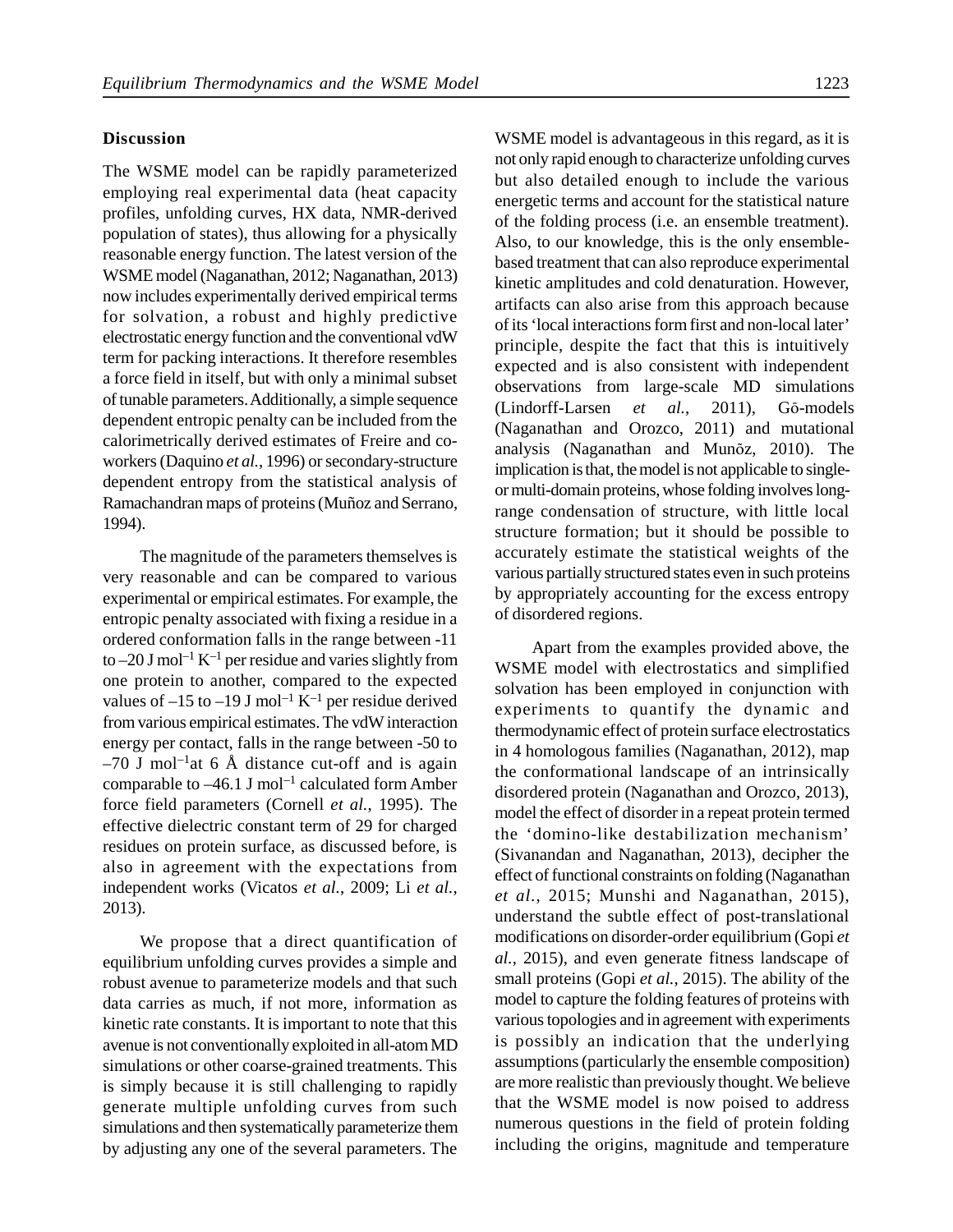dependence of pathway heterogeneity, structuralenergetic relations, quantifying disorder in statistical thermodynamic terms and the effect of point mutations on folding mechanism, function and hence disease.

#### **Acknowledgment**

The author thanks the past and present graduate and undergraduate students, summer trainees, and research fellows who have made this work possible.

**References**

- Abkevich V I, Gutin A M and Shakhnovich E (1995) Impact of local and non-local interactions on thermodynamics and kinetics of protein folding *J Mol Biol* **252** 460-471
- Akmal A and Muñoz V (2004) The nature of the free energy barriers to two-state folding *Proteins* **57** 142-152
- Bah A, Vernon R M, Siddiqui Z, Krzeminski M, Muhandiram R *et al.* (2015) Folding of an intrinsically disordered protein by phosphorylation as a regulatory switch *Nature* **519** 106-109
- Baldwin R L (2007) Energetics of protein folding *J Mol Biol* **371** 283-301
- Baldwin R L (2008) The search for folding intermediates and the mechanism of protein folding *Ann Rev Biophys* **37** 1-21
- Baxa M C, Haddadian E J, Jumper J M, Freed K F and Sosnick T R (2014) Loss of conformational entropy in protein folding calculated using realistic ensembles and its implications for NMR-based calculations *Proc Natl Acad Sci USA* **111** 15396-15401
- Best R B (2012) Atomistic molecular simulations of protein folding *Curr Opin Struct Biol* **22** 52-61
- Best R B, Hummer G and Eaton W A (2013) Native contacts determine protein folding mechanisms in atomistic simulations *Proc Natl Acad Sci USA* **110** 17874-17879
- Bhuyan A K and Udgaonkar J B (1999) Observation of Multistate Kinetics during the Slow Folding and Unfolding of Barstar *Biochemistry* **38** 9158-9168
- Brooks C L (1998) Simulations of protein folding and unfolding *Curr Opin Struct Biol* **8** 222-226
- Bruscolini P and Naganathan A N (2011) Quantitative Prediction of Protein Folding Behaviors from a Simple Statistical Model *J Am Chem Soc* **133** 5372-5379
- Bruscolini P and Pelizzola A (2002) Exact solution of the Muñoz-Eaton model for protein folding *Phys Rev Lett* **88** 258101

Work in our lab is supported by the Department of Biotechnology (DBT), Govt. of India, award number BT/06/IYBA/2012, Science and Engineering Research Board (SERB), Department of Science and Technology (DST), Govt. of India, award number YSS/2014/000011 and New Faculty Seed Grant from IIT Madras. A. N. N. is a Wellcome Trust / DBT India Alliance Intermediate Fellow.

- Bryngelson J D, Onuchic J N, Socci N D and Wolynes P G (1995) Funnels, Pathways, and the Energy Landscape of Protein-Folding - a Synthesis *Proteins* **21** 167-195
- Chamberlain A K, Handel T M and Marqusee S (1996) Detection of rare partially folded molecules in equilibrium with the native conformation of RNaseH *Nat Struct Biol* **3** 782-787
- Chan H S, Zhang Z, Wallin S and Liu Z (2011) Cooperativity, Local-Nonlocal Coupling, and Nonnative Interactions: Principles of Protein Folding from Coarse-Grained Models *Ann Rev Phys Chem* **62** 301-326
- Clementi C, Garcia A E and Onuchic J N (2003) Interplay among tertiary contacts, secondary structure formation and sidechain packing in the protein folding mechanism: All-atom representation study of protein L *J Mol Biol* **326** 933-954
- Cooper A (1976) Thermodynamic Fluctuations in Protein Molecules *Proc Natl Acad Sci USA* **73** 2740-2741
- Cooper A (2010) Protein heat capacity: An anomaly that maybe never was *J Phys Chem Lett* **1** 3298-3304
- Cornell W D, Cieplak P, Bayly C I, Gould I R, Merz K M *et al.* (1995) A 2nd Generation Force-Field for the Simulation of Proteins, Nucleic-Acids, and Organic-Molecules *J Am Chem Soc* **117** 5179-5197
- Daquino J A, Gomez J, Hilser V J, Lee K H, Amzel L M *et al.* (1996) The magnitude of the backbone conformational entropy change in protein folding *Proteins* **25** 143-156
- de Los Rios M A and Plaxco K W (2005) Apparent Debye-Huckel electrostatic effects in the folding of a simple, single domain protein *Biochemistry* **44** 1243-1250
- Desai T M, Cerminara M, Sadqi M and Muñoz V (2010) The Effect of Electrostatics on the Marginal Cooperativity of an Ultrafast Folding Protein *J Biol Chem* **285** 34549-34556
- Dill K A and Chan H S (1997) From Levinthal to pathways to funnels *Nat Struct Biol* **4** 10-19
- Doshi U and Hamelberg D (2015) Towards fast, rigorous and efficient conformational sampling of biomolecules: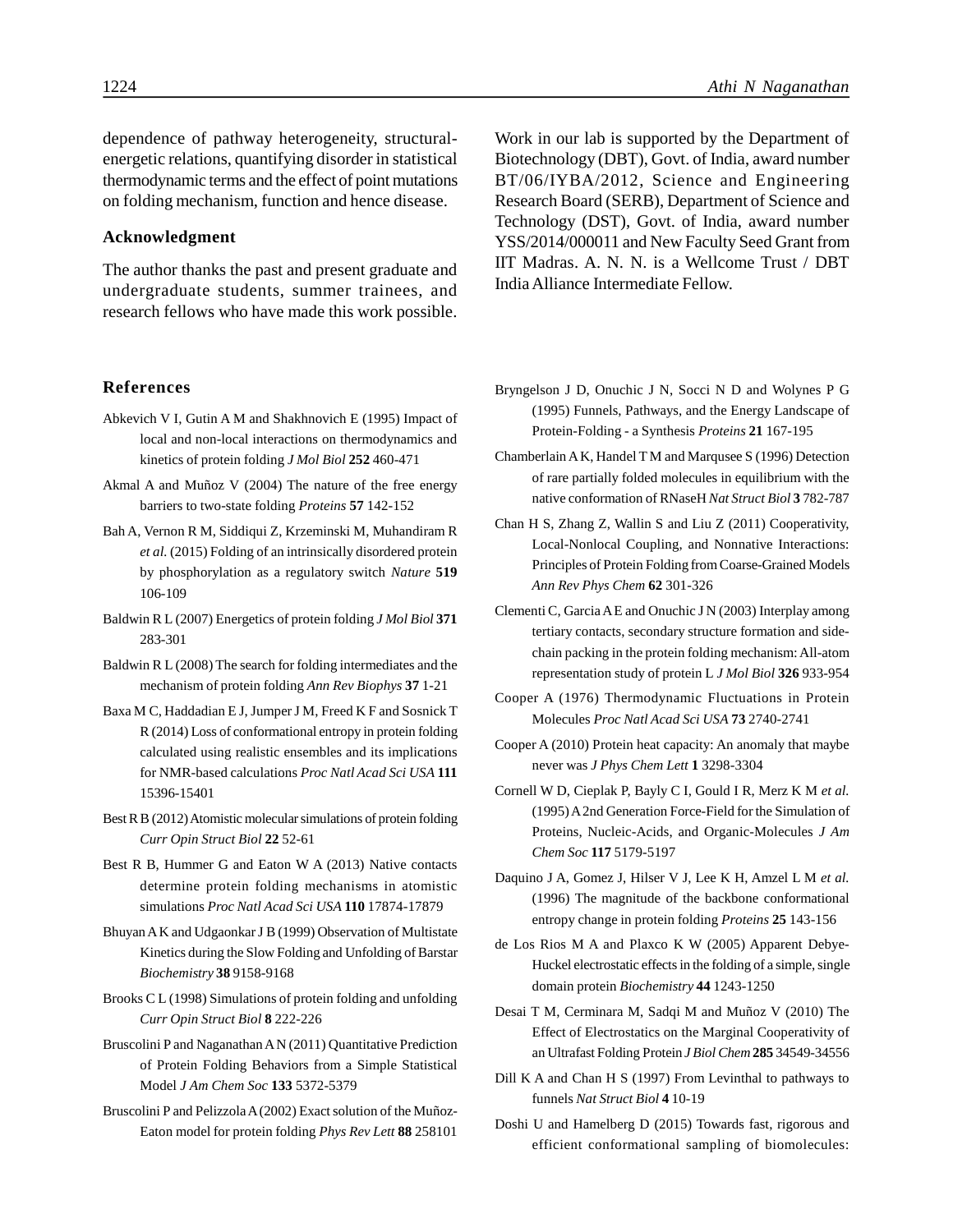Advances in accelerated molecular dynamics *Biochim Biophys Acta* **1850** 878-888

Editorial (2005) So much more to know *Science* **309** 78-102

- Englander S W, Mayne L and Krishna M M G (2007) Protein folding and misfolding: mechanism and principles *Q Rev Biophys* **40** 287-326
- Felitsky D J and Record M T (2003) Thermal and urea-induced unfolding of the marginally stable lac repressor DNAbinding domain: A model system for analysis of solute effects on protein processes *Biochemistry* **42** 2202-2217
- Ferreiro D U, Hegler J A, Komives E A and Wolynes P G (2007) Localizing frustration in native proteins and protein assemblies *Proc Natl Acad Sci USA* **104** 19819-19824
- Ferreiro D U, Hegler J A, Komives E A and Wolynes P G (2011) On the role of frustration in the energy landscapes of allosteric proteins *Proc Natl Acad Sci USA* **108** 3499-3503
- Ferreiro D U, Komives E A and Wolynes P G (2014) Frustration in biomolecules *Q Rev Biophys* **47** 285-363
- Finkelstein A V and Shakhnovich E I (1989) Theory of cooperative transitions in protein molecules. II. Phase diagram for a protein molecule in solution *Biopolymers* **28** 1681-1689
- Freire E (1995) Protein stability and folding. Totowa, New Jersey: Humana Press
- Freire E and Biltonen R L (1978) Statistical Mechanical Deconvolution of Thermal Transitions in Macromolecules.1. Theory and Application to Homogeneous Systems *Biopolymers* **17** 463-479
- Garcia-Mira M M, Sadqi M, Fischer N, Sanchez-Ruiz J M and Muñoz V (2002) Experimental identification of downhill protein folding *Science* **298** 2191-2195
- Ghosh K, Ozkan S B and Dill K A (2007) The ultimate speed limit to protein folding is conformational searching *J Am Chem Soc* **129** 11920-11927
- Godoy-Ruiz R, Henry E R, Kubelka J, Hofrichter J, Munõz V *et al.* (2008) Estimating free-energy barrier heights for an ultrafast folding protein from calorimetric and kinetic data *J Phys Chem B* **112** 5938-5949
- Gomez J, Hilser V J, Xie D and Freire E (1995) The Heat-Capacity of Proteins *Proteins* **22** 404-412
- Gopi S, Rajasekaran N, Singh A, Ranu S and Naganathan A N (2015) Energetic and topological determinants of a phosphorylation-induced disorder-to-order protein conformational switch *Phys Chem Chem Phys* **17** 27264- 27269
- Gosavi S (2013) Understanding the Folding-Function Tradeoff in Proteins *PLoS One* **8** e61222
- Gribenko A V, Patel M M, Liu J, McCallum S A, Wang C Y *et al.* (2009) Rational stabilization of enzymes by computational redesign of surface charge-charge interactions *Proc Natl Acad Sci USA* **106** 2601-2606
- Guerois R, Nielsen J E and Serrano L (2002) Predicting changes in the stability of proteins and protein complexes: A study of more than 1000 mutations *J Mol Biol* **320** 369-387
- Halskau O, Perez-Jimenez R, Ibarra-Molero B, Underhaug J, Muñoz V *et al.* (2008) Large-scale modulation of thermodynamic protein folding barriers linked to electrostatics *Proc Natl Acad Sci USA* **105** 8625-8630
- Halskau O, Underhaug J, Froystein N A and Martinez A (2005) Conformational flexibility of alpha-lactalbumin related to its membrane binding capacity *J Mol Biol* **349** 1072-1086
- Henry E R and Eaton W A (2004) Combinatorial modeling of protein folding kinetics: free energy profiles and rates*Chem Phys* **307** 163-185
- Henry E R, Best R B and Eaton W A (2013) Comparing a simple theoretical model for protein folding with all-atom molecular dynamics simulations *Proc Natl Acad Sci USA* **110** 17880- 17885
- Hilser V J and Freire E (1996) Structure-based calculation of the equilibrium folding pathway of proteins. Correlation with hydrogen exchange protection factors *J Mol Biol* **262** 756- 772
- Hu W B, Walters B T, Kan Z Y, Mayne L, Rosen L E *et al.* (2013) Stepwise protein folding at near amino acid resolution by hydrogen exchange and mass spectrometry*Proc Natl Acad Sci USA* **110** 7684-7689
- Hyeon C and Thirumalai D (2011) Capturing the essence of folding and functions of biomolecules using coarse-grained models *Nat Commun* **2** 487
- Ibarra-Molero B, Loladze V V, Makhatadze G I and Sanchez-Ruiz J M (1999) Thermal versus guanidine-induced unfolding of ubiquitin. An analysis in terms of the contributions from charge-charge interactions to protein stability *Biochemistry* **38** 8138-8149
- Ikegami A (1981) Statistical thermodynamics of proteins and protein denaturation *Adv Chem Phys* **46** 363-413
- Jones C M, Henry E R, Hu Y, Chan C K, Luck S D *et al.* (1993) Fast Events in Protein-Folding Initiated by Nanosecond Laser Photolysis *Proc Natl Acad Sci USA* **90** 11860-11864
- Kubelka G S and Kubelka J (2014) Site-specific thermodynamic stability and unfolding of a de novo designed protein structural motif mapped by 13C isotopically edited IR spectroscopy *J Am Chem Soc* **136** 6037-6048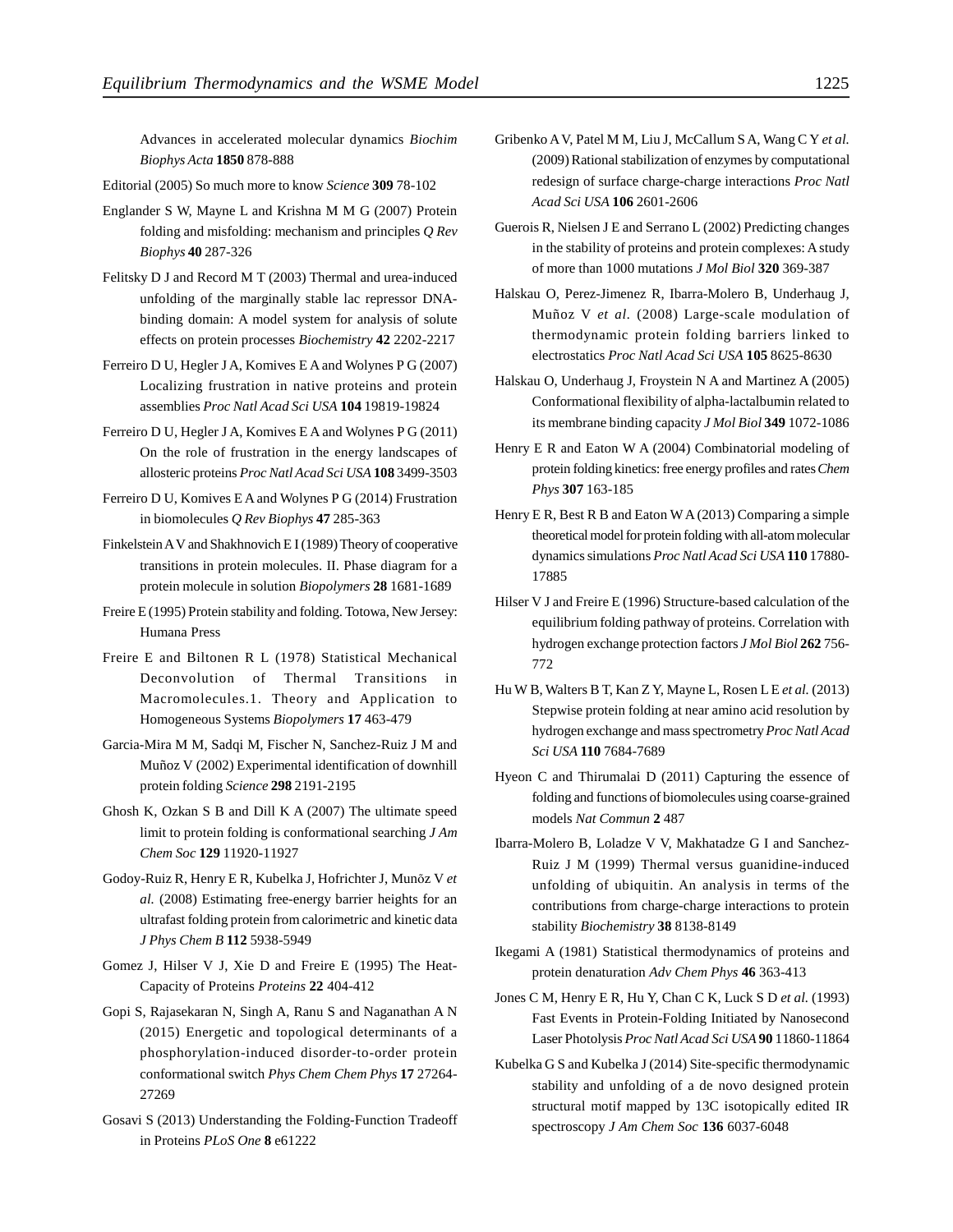- Kubelka J, Henry E R, Cellmer T, Hofrichter J and Eaton W A (2008) Chemical, physical, and theoretical kinetics of an ultrafast folding protein *Proc Natl Acad Sci USA* **105** 18655-18662
- Kumar S, Tsai C J and Nussinov R (2000) Factors enhancing protein thermostability *Protein Eng* **13** 179-191
- Lakshmikanth G S, Sridevi K, Krishnamoorthy G and Udgaonkar J B (2001) Structure is lost incrementally during the unfolding of barstar *Nat Struct Biol* **8** 799-804
- Leone V, Marinelli F, Carloni P and Parrinello M (2010) Targeting biomolecular flexibility with metadynamics *Curr Opin Struct Biol* **20** 148-154
- Levinthal C (1968) Are There Pathways for Protein Folding? *Journal De Chimie Physique Et De Physico-Chimie Biologique* **65** 44
- Levy Y, Onuchic J N and Wolynes P G (2007) Fly-casting in protein-DNA binding: Frustration between protein folding and electrostatics facilitates target recognition *J Am Chem Soc* **129** 738-739
- Li L, Li C, Zhang Z and Alexov E (2013) On the Dielectric "Constant" of Proteins: Smooth Dielectric Function for Macromolecular Modeling and Its Implementation in DelPhi *J Chem Theory Comput* **9** 2126-2136
- Lindorff-Larsen K, Piana S, Dror R O and Shaw D E (2011) How Fast-Folding Proteins Fold *Science* **334** 517-520
- Loladze V V, Ibarra-Molero B, Sanchez-Ruiz J M and Makhatadze G I (1999) Engineering a thermostable protein via optimization of charge-charge interactions on the protein surface *Biochemistry* **38** 16419-16423
- Lumry R, Biltonen R L and Brandts J F (1966) Validity of the "Two-State" Hypothesis for Conformational Transitions of Proteins *Biopolymers* **4** 917-944
- Ma H R and Gruebele M (2005) Kinetics are probe-dependent during downhill folding of an engineered lambda (6-85) protein *Proc Natl Acad Sci USA* **102** 2283-2287
- Ma J, Pazos I M, Zhang W, Culik R M and Gai F (2015) Sitespecific infrared probes of proteins *Ann Rev Phys Chem* **66** 357-377
- Mirny L and Shakhnovich E (2001) Protein folding theory: From lattice to all-atom models *Ann Rev Biophys Biomol Struct* **30** 361-396
- Moffitt J R, Chemla Y R, Smith S B and Bustamante C (2008) Recent advances in optical tweezers *Ann Rev Biochem* **77** 205-228
- Moody C L, Tretyachenko-Ladokhina V, Laue T M, Senear D F and Cocco M J (2011) Multiple Conformations of the Cytidine Repressor DNA-Binding Domain Coalesce to

One upon Recognition of a Specific DNA Surface *Biochemistry* **50** 6622-6632

- Munõz V and Eaton W A (1999) A simple model for calculating the kinetics of protein folding from three-dimensional structures *Proc Natl Acad Sci USA* **96** 11311-11316
- MunõzV and Sanchez-Ruiz J M (2004) Exploring protein folding ensembles: a variable barrier model for the analysis of equilibrium unfolding experiments*Proc Natl Acad Sci USA* **101** 17646-17651
- Munõz V and Serrano L (1994) Intrinsic Secondary Structure Propensities of the Amino-Acids, Using Statistical Phi-Psi Matrices - Comparison with Experimental Scales *Proteins* **20** 301-311
- Munshi S and Naganathan A N (2015) Imprints of function on the folding landscape: functional role for an intermediate in a conserved eukaryotic binding protein *Phys Chem Chem Phys* **17** 11042-11052
- Naganathan A N (2012) Predictions from an Ising-like Statistical Mechanical Model on the Dynamic and Thermodynamic Effects of Protein Surface Electrostatics *J Chem Theory Comput* **8** 4646-4656
- Naganathan A N (2013) A Rapid, Ensemble and Free Energy Based Method for Engineering Protein Stabilities *J Phys Chem B* **117** 4956-4964
- Naganathan A N (2013) Coarse-grained models of protein folding as detailed tools to connect with experiments *WIREs Comput Mol Sci* **3** 504-514
- Naganathan A N and Munõz V (2010) Insights into protein folding mechanisms from large scale analysis of mutational effects *Proc Natl Acad Sci USA* **107** 8611-8616
- Naganathan A N and Orozco M (2011) The protein folding transition-state ensemble from a G (o) -like model *Phys Chem Chem Phys* **13** 15166-15174
- Naganathan A N and Orozco M (2013) The conformational landscape of an intrinsically disordered DNA-binding domain of a transcription regulator *J Phys Chem B* **117** 13842-13850
- Naganathan A N, Doshi U and Munõz V (2007) Protein folding kinetics: Barrier effects in chemical and thermal denaturation experiments *J Am Chem Soc* **129** 5673-5682
- Naganathan A N, Doshi U, Fung A, Sadqi M and Munõz V (2006) Dynamics, energetics, and structure in protein folding *Biochemistry* **45** 8466-8475
- Naganathan A N, Sanchez-Ruiz J M, Munshi S and Suresh S (2015) Are Protein Folding Intermediates the Evolutionary Consequence of Functional Constraints? *J Phys Chem B* **119** 1323-1333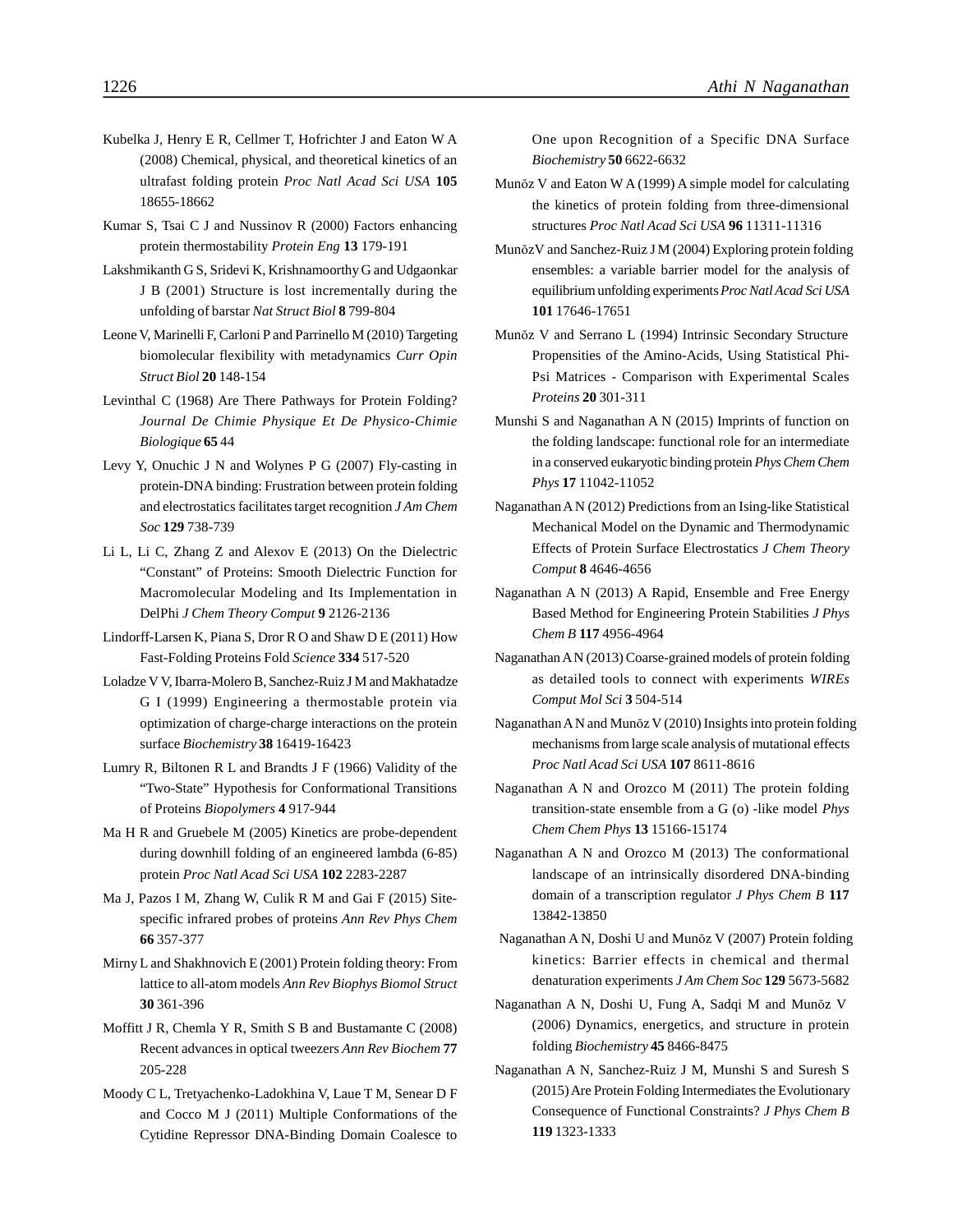- Narayan A and Naganathan A N (2014) Evidence for the sequential folding mechanism in RNase H from an ensemble-based model *J Phys Chem B* **118** 5050-5058
- Onuchic J N, LutheySchulten Z and Wolynes P G (1997) Theory of protein folding: The energy landscape perspective *Ann Rev Phys Chem* **48** 545-600
- Perez A, Morrone J A, Simmerling C and Dill K A (2016) Advances in free-energy-based simulations of protein folding and ligand binding *Curr Opin Struct Biol* **36** 25-31
- Piana S, Klepeis J L and Shaw D E (2014) Assessing the accuracy of physical models used in protein-folding simulations: quantitative evidence from long molecular dynamics simulations *Curr Opin Struct Biol* **24** 98-105
- Ramachandran G N, Ramakrishnan C and Sasisekharan V (1963) Stereochemistry of polypeptide chain configurations *J Mol Biol* **7** 95-99
- Raschke T M, Kho J and Marqusee S (1999) Confirmation of the hierarchical folding of RNase H: a protein engineering study *Nat Struct Biol* **6** 825-831
- Robertson A D and Murphy K P (1997) Protein structure and the energetics of protein stability *Chem Rev* **97** 1251- 1267
- Sadqi M, de Alba E, Perez-Jimenez R, Sanchez-Ruiz J M and Muñoz V (2009) A designed protein as experimental model of primordial folding *Proc Natl Acad Sci USA* **106** 4127- 4132
- Sanchez-Ruiz J M (2011) Probing free-energy surfaces with differential scanning calorimetry *Ann Rev Phys Chem* **62** 231-255
- Sanchez-Ruiz J M and Makhatadze G I (2001) To charge or not to charge? *Trends Biotech* **19** 132-135
- Sarkar S S, Udgaonkar J B and Krishnamoorthy G (2013) Unfolding of a Small Protein Proceeds via Dry and Wet Globules and a Solvated Transition State *Biophys J* **105** 2392-2402
- Schuler B and Hofmann H (2013) Single-molecule spectroscopy of protein folding dynamics—expanding scope and timescales *Curr Opin Struct Biol* **23** 36-47
- Sekhar A and Kay L E (2013) NMR paves the way for atomic level descriptions of sparsely populated, transiently formed biomolecular conformers *Proc Natl Acad Sci USA* **110** 12867-12874
- Shea J E, Onuchic J N and Brooks C L (2000) Energetic frustration and the nature of the transition state in protein folding *J Chem Phys* **113** 7663-7671
- Sinha K K and Udgaonkar J B (2008) Barrierless evolution of structure during the submillisecond refolding reaction of a

small protein *Proc Natl Acad Sci USA* **105** 7998-8003

- Sivanandan S and Naganathan A N (2013) A Disorder-Induced Domino-Like Destabilization Mechanism Governs the Folding and Functional Dynamics of the Repeat Protein IêBá *PLOS Comp Biol* **9** e1003403
- Socci N D, Onuchic J N and Wolynes P G (1996) Diffusive dynamics of the reaction coordinate for protein folding funnels *J Chem Phys* **104** 5860-5868
- Southall N T, Dill K A and Haymet A D J (2002) A view of the hydrophobic effect *J Phys Chem B* **106** 521-533
- Sridevi K and Udgaonkar J B (2002) Unfolding Rates of Barstar Determined in Native and Low Denaturant Conditions Indicate the Presence of Intermediates *Biochemistry* **41** 1568-1578
- Taketomi H, Ueda Y and Go N (1975) Studies on Protein Folding, Unfolding and Fluctuations by Computer-Simulation1 Effect of Specific Amino-Acid Sequence Represented by Specific Inter-Unit Interactions *Inter J Prot Pep Res* **7** 445-459
- Tanford C and Kirkwood J G (1957) Theory of Protein Titration Curves I. General Equations for Impenetrable Spheres *J Am Chem Soc* **79** 5333-5339
- The PyMOL Molecular Graphics System Version 1.2r1 Schrödinger, LLC
- Thirumalai D (1995) From Minimal Models to Real Proteins Time Scales for Protein-Folding Kinetics *J Phys* I **5** 1457- 1467
- Udgaonkar J B (2008) Multiple routes and structural heterogeneity in protein folding *Ann Rev Biophys***37** 489- 510
- Uversky V N (2013) A decade and a half of protein intrinsic disorder: Biology still waits for physics *Protein Sci* **22** 693-724
- Uversky V N, Gillespie J R and Fink A L (2000) Why are "natively unfolded" proteins unstructured under physiologic conditions? *Proteins: Struct Funct Genet* **41** 415-427
- Vendruscolo M (2007) Determination of conformationally heterogeneous states of proteins *Curr Opin Struct Biol* **17** 15-20
- Vicatos S, Roca M and Warshel A (2009) Effective approach for calculations of absolute stability of proteins using focused dielectric constants *Proteins: Struct Func Bioinf* **77** 670- 684
- Vu D M, Myers J K, Oas T G and Dyer R B (2004) Probing the folding and unfolding dynamics of secondary and tertiary structures in a three-helix bundle protein *Biochemistry* **43** 3582-3589